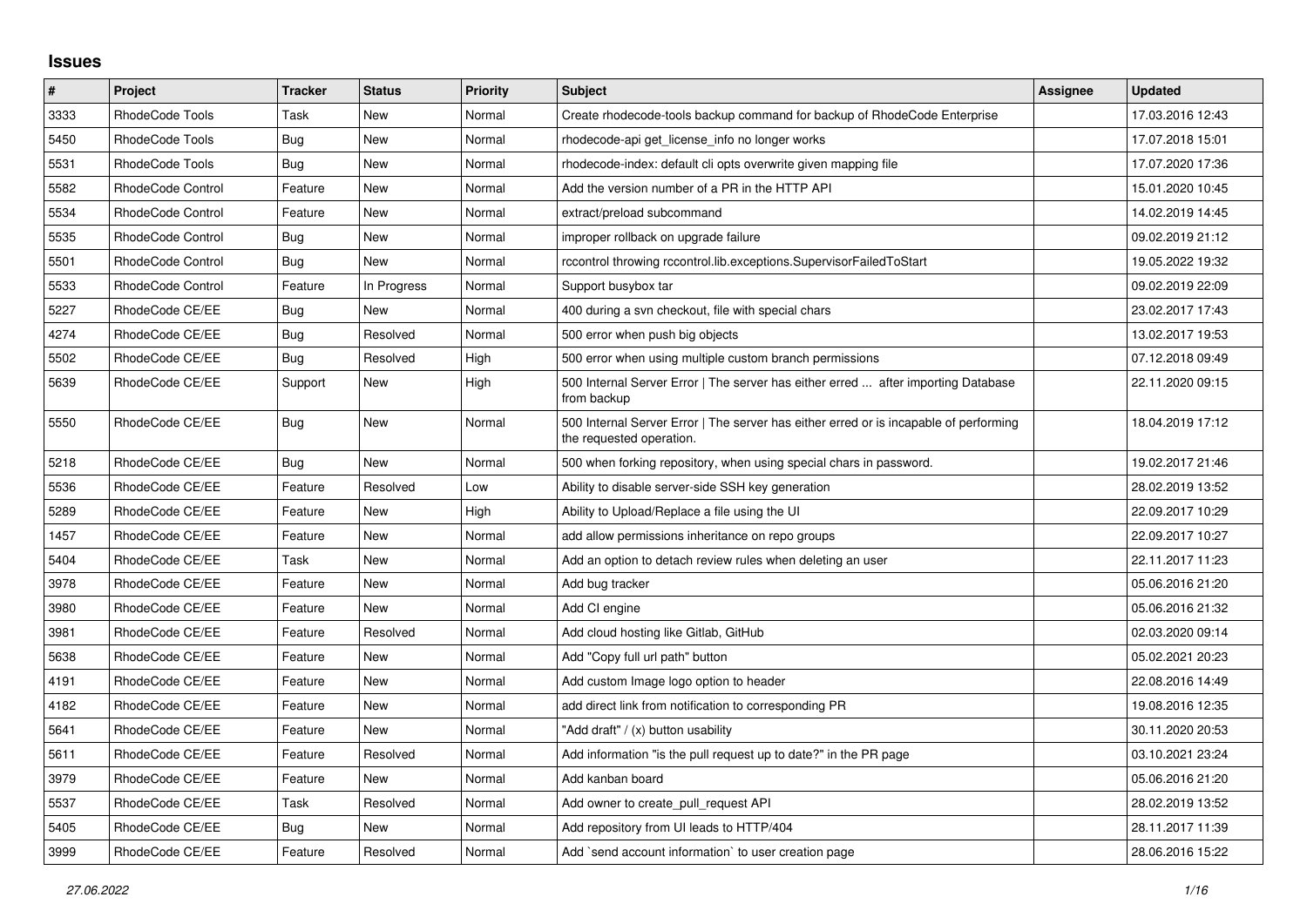| $\pmb{\#}$ | <b>Project</b>  | <b>Tracker</b> | <b>Status</b> | <b>Priority</b> | Subject                                                                                                                                                                              | Assignee | <b>Updated</b>   |
|------------|-----------------|----------------|---------------|-----------------|--------------------------------------------------------------------------------------------------------------------------------------------------------------------------------------|----------|------------------|
| 5229       | RhodeCode CE/EE | Task           | Resolved      | Normal          | add support for https://clipboardjs.com/                                                                                                                                             |          | 21.01.2020 02:19 |
| 5225       | RhodeCode CE/EE | Task           | Resolved      | Normal          | add tag of author/contribitor to comments                                                                                                                                            |          | 11.05.2017 11:10 |
| 5410       | RhodeCode CE/EE | Bug            | <b>New</b>    | Normal          | After converting to CE, we get the following error when trying to view some repos in<br>the UI: "UnicodeDecodeError: 'ascii' codec can't decode byte" (full error in<br>Description) |          | 25.01.2018 20:45 |
| 5556       | RhodeCode CE/EE | Bug            | <b>New</b>    | Normal          | After upgrade RhodeCode Enterprise, pull request via API adds repo owner as<br>default reviewer                                                                                      |          | 01.01.2020 13:09 |
| 5617       | RhodeCode CE/EE | Feature        | New           | Normal          | Allow PRs to non-head bookmarks                                                                                                                                                      |          | 20.05.2020 12:25 |
| 3364       | RhodeCode CE/EE | Support        | New           | High            | Allow Specifying the Commit Message for Pull Request Merges                                                                                                                          |          | 17.04.2018 21:51 |
| 3373       | RhodeCode CE/EE | Feature        | <b>New</b>    | Normal          | Allow to create Bookmarks and Branches from UI                                                                                                                                       |          | 05.04.2016 09:21 |
| 4290       | RhodeCode CE/EE | Task           | New           | Normal          | Allow to transplant the review status to merged commits                                                                                                                              |          | 17.04.2018 21:50 |
| 3260       | RhodeCode CE/EE | Task           | <b>New</b>    | Normal          | api: expose get_repo_node method                                                                                                                                                     |          | 17.03.2016 12:56 |
| 5527       | RhodeCode CE/EE | Support        | New           | Normal          | API: expose human readable failure reason                                                                                                                                            |          | 30.01.2019 17:43 |
| 4677       | RhodeCode CE/EE | Support        | Resolved      | High            | API get repo refs not working?                                                                                                                                                       |          | 19.12.2016 11:46 |
| 5201       | RhodeCode CE/EE | Task           | Resolved      | Normal          | API: implement describe-methods                                                                                                                                                      |          | 13.02.2017 15:57 |
| 4301       | RhodeCode CE/EE | Feature        | <b>New</b>    | Normal          | [API] toggle force password reset in api for Idap users                                                                                                                              |          | 28.10.2016 15:43 |
| 5510       | RhodeCode CE/EE | Bug            | <b>New</b>    | High            | AssertionError: unexpected parameters: user agent & hook type                                                                                                                        |          | 31.07.2021 11:14 |
| 3334       | RhodeCode CE/EE | Bug            | <b>New</b>    | Normal          | Attempt to edit .coveragerc through the online file editor                                                                                                                           |          | 17.03.2016 13:49 |
| 5321       | RhodeCode CE/EE | Feature        | Resolved      | Normal          | Audit logs                                                                                                                                                                           |          | 21.06.2017 12:49 |
| 3362       | RhodeCode CE/EE | Task           | New           | Normal          | auth-plugins, indicate visually that plugin is turned on but NOT enabled                                                                                                             |          | 22.03.2016 19:03 |
| 4252       | RhodeCode CE/EE | Support        | <b>New</b>    | Normal          | Backup & Recovery                                                                                                                                                                    |          | 07.10.2016 19:47 |
| 4272       | RhodeCode CE/EE | Feature        | <b>New</b>    | Normal          | Better SPAM protection                                                                                                                                                               |          | 12.10.2016 11:14 |
| 4044       | RhodeCode CE/EE | Feature        | Resolved      | Normal          | <b>Branch permissions</b>                                                                                                                                                            |          | 30.08.2018 09:48 |
| 2882       | RhodeCode CE/EE | Feature        | New           | Normal          | Bulk comment submit                                                                                                                                                                  |          | 17.03.2016 17:50 |
| 4666       | RhodeCode CE/EE | Task           | Resolved      | Normal          | Bump git and mercurial to latest versions                                                                                                                                            |          | 02.12.2016 19:01 |
| 2944       | RhodeCode CE/EE | Task           | <b>New</b>    | Normal          | Bump gunicorn to 19.4 version                                                                                                                                                        |          | 17.03.2016 12:58 |
| 5184       | RhodeCode CE/EE | Task           | Resolved      | Normal          | bump pyramid to 1.7.X                                                                                                                                                                |          | 06.02.2017 21:50 |
| 4283       | RhodeCode CE/EE | Task           | Resolved      | Normal          | bump whoosh to 2.7.4 release                                                                                                                                                         |          | 13.12.2016 21:08 |
| 5504       | RhodeCode CE/EE | Feature        | New           | Normal          | Buttons to copy commit hash and to expand the commit message in the repo<br>summary view                                                                                             |          | 26.10.2018 00:59 |
| 5524       | RhodeCode CE/EE | <b>Bug</b>     | New           | High            | Cannot log into RhodeCode anymore                                                                                                                                                    |          | 15.01.2019 17:08 |
| 5605       | RhodeCode CE/EE | Bug            | Resolved      | Normal          | Cannot set subversion compatibility to 1.10                                                                                                                                          |          | 30.03.2020 17:27 |
| 3239       | RhodeCode CE/EE | Task           | Resolved      | Normal          | Catch all route for repo page or repo group page is always executing checks for<br>every page                                                                                        |          | 21.04.2016 11:30 |
| 4163       | RhodeCode CE/EE | Task           | New           | Normal          | [ce, ee] celery refactor + upgrade                                                                                                                                                   |          | 15.08.2016 12:32 |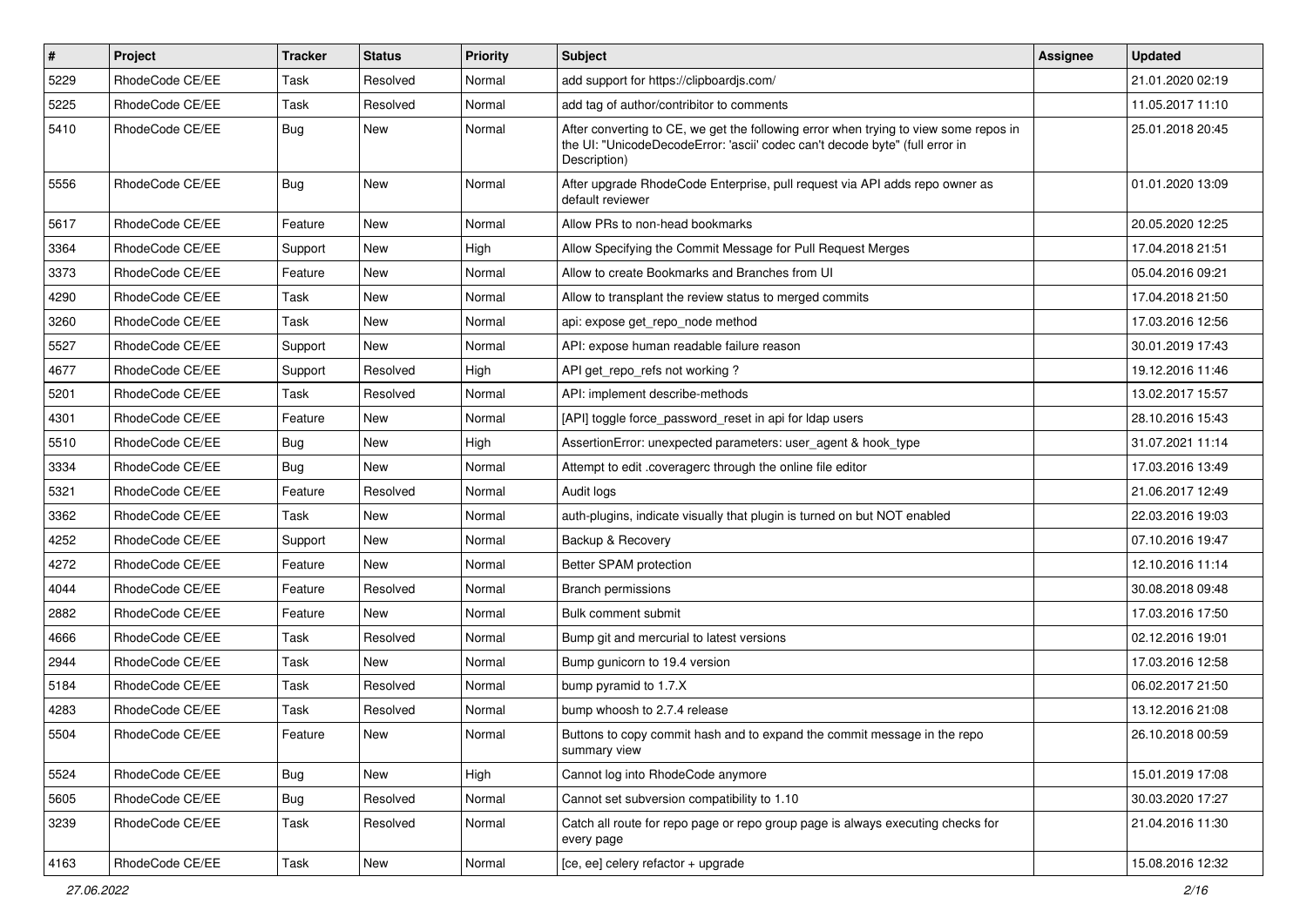| #    | Project         | <b>Tracker</b> | <b>Status</b> | Priority | <b>Subject</b>                                                                                        | <b>Assignee</b> | <b>Updated</b>   |
|------|-----------------|----------------|---------------|----------|-------------------------------------------------------------------------------------------------------|-----------------|------------------|
| 4040 | RhodeCode CE/EE | Bug            | New           | Low      | [ce, ee] logout when logged out causes 403 Cross-site request forgery detected                        |                 | 23.06.2016 13:40 |
| 4192 | RhodeCode CE/EE | Feature        | Resolved      | Normal   | [ce, ee] slack/hipchat integrations group commits by branch pushed                                    |                 | 09.09.2016 19:01 |
| 4154 | RhodeCode CE/EE | Bug            | New           | Low      | [ce, ee] user register via github captcha                                                             |                 | 05.08.2016 22:51 |
| 3963 | RhodeCode CE/EE | Bug            | New           | Normal   | [ce] Getting a newly added repo via remap/rescan via api gives no data                                |                 | 27.05.2016 05:02 |
| 4166 | RhodeCode CE/EE | Bug            | Resolved      | Urgent   | [ce] Rhodecode crashing after MySQL error                                                             |                 | 23.08.2016 23:35 |
| 3956 | RhodeCode CE/EE | Bug            | New           | Normal   | [ce] - svn commit with all 'None' properties (author, message, etc.)                                  |                 | 23.05.2016 17:22 |
| 5600 | RhodeCode CE/EE | Feature        | New           | Normal   | Change default repository landing page                                                                |                 | 27.01.2021 01:04 |
| 5609 | RhodeCode CE/EE | Support        | Resolved      | Normal   | Change git diff algorithm                                                                             |                 | 31.03.2020 22:08 |
| 5187 | RhodeCode CE/EE | Feature        | Resolved      | Normal   | changelog dynamic loading of commits                                                                  |                 | 12.06.2018 12:31 |
| 5490 | RhodeCode CE/EE | Bug            | Resolved      | Normal   | Changes to repo group permissions via API are not audit logged                                        |                 | 28.02.2019 13:52 |
| 5461 | RhodeCode CE/EE | <b>Bug</b>     | Resolved      | Normal   | Changes to user group permissions via API are not audit logged                                        |                 | 30.08.2018 09:47 |
| 5631 | RhodeCode CE/EE | Feature        | New           | Normal   | Change target of PR                                                                                   |                 | 31.07.2020 17:05 |
| 5482 | RhodeCode CE/EE | Bug            | Resolved      | Normal   | Changing a repo's 'Remote pull uri' in its Settings fails with 'No repo type specified'               |                 | 31.10.2018 08:37 |
| 5560 | RhodeCode CE/EE | Bug            | Resolved      | High     | Check all permission API function to flush caches for auth_perms                                      |                 | 08.06.2021 23:56 |
| 5468 | RhodeCode CE/EE | Support        | <b>New</b>    | Normal   | Check logic for updating last commit for repository groups                                            |                 | 30.08.2018 09:47 |
| 4140 | RhodeCode CE/EE | Task           | Resolved      | Normal   | Check middleware chain status, and Verify that special middleware is catching<br>exceptions correctly |                 | 23.08.2016 12:13 |
| 1404 | RhodeCode CE/EE | Bug            | Resolved      | Normal   | clone of really huge git repo (4gb) causes pyro to explode                                            |                 | 07.02.2017 14:52 |
| 5637 | RhodeCode CE/EE | Feature        | New           | Normal   | Clone URL templates - add per repository/namespace                                                    |                 | 29.10.2020 09:38 |
| 5603 | RhodeCode CE/EE | Feature        | Resolved      | Normal   | Code search - highlight matching search terms                                                         |                 | 30.03.2020 11:16 |
| 5654 | RhodeCode CE/EE | Bug            | New           | Normal   | Comment formatting broken when containing @ in a code block                                           |                 | 24.02.2021 12:10 |
| 148  | RhodeCode CE/EE | Feature        | New           | Normal   | [comments] Add per file and multiline comments in a changeset                                         |                 | 25.05.2016 10:20 |
| 5273 | RhodeCode CE/EE | Feature        | New           | Normal   | Comment status                                                                                        |                 | 07.04.2017 13:10 |
| 5371 | RhodeCode CE/EE | Bug            | New           | Normal   | Comment times in Pull Requests are off by 1 day                                                       |                 | 10.04.2018 15:11 |
| 5558 | RhodeCode CE/EE | Bug            | Resolved      | Low      | Commit compare window covers text                                                                     |                 | 08.07.2019 18:12 |
| 4222 | RhodeCode CE/EE | Feature        | <b>New</b>    | Normal   | Configurable detection of READMEs                                                                     |                 | 09.09.2016 10:05 |
| 5557 | RhodeCode CE/EE | Bug            | Resolved      | Normal   | Consider removing slashes from the RSS feed names                                                     |                 | 31.10.2019 19:54 |
| 5612 | RhodeCode CE/EE | Bug            | New           | Low      | CPU cores getting maxed out by VCSServer on Repository Size request                                   |                 | 03.10.2021 23:25 |
| 5462 | RhodeCode CE/EE | <b>Bug</b>     | New           | Normal   | create_repo api fails with celery enabled                                                             |                 | 10.07.2018 17:49 |
| 5623 | RhodeCode CE/EE | Bug            | Resolved      | Normal   | Credentials for remote repository URL leaking in Repository Header                                    |                 | 22.07.2020 00:47 |
| 5594 | RhodeCode CE/EE | <b>Bug</b>     | Resolved      | Normal   | Credentials in Repository Settings for Pull requests are exposed                                      |                 | 28.05.2020 20:25 |
| 5496 | RhodeCode CE/EE | Support        | New           | Normal   | database migration 4.11.6 mysql to 4.12.4 postgres                                                    |                 | 27.08.2018 21:17 |
| 5679 | RhodeCode CE/EE | <b>Bug</b>     | New           | Normal   | Data directory continues to grow until it fills disk partition                                        |                 | 25.04.2022 11:42 |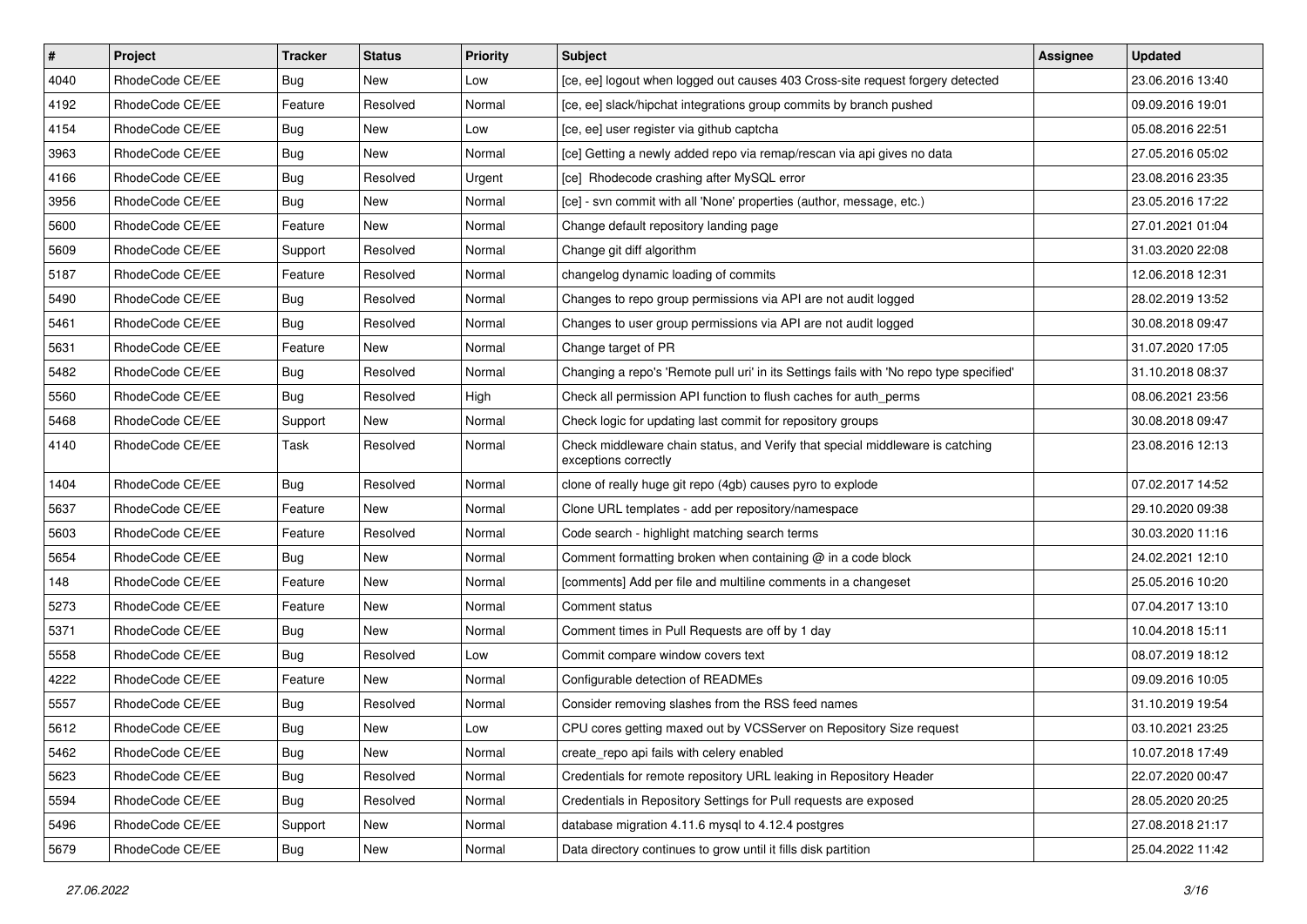| $\vert$ # | Project         | <b>Tracker</b> | <b>Status</b> | <b>Priority</b> | <b>Subject</b>                                                                                                     | <b>Assignee</b> | <b>Updated</b>   |
|-----------|-----------------|----------------|---------------|-----------------|--------------------------------------------------------------------------------------------------------------------|-----------------|------------------|
| 5601      | RhodeCode CE/EE | Feature        | Resolved      | Normal          | Default navigation should be by branch name not commit id                                                          |                 | 04.06.2020 23:51 |
| 2744      | RhodeCode CE/EE | Task           | Resolved      | Normal          | Deprecating Internet Explorer                                                                                      |                 | 06.07.2016 12:04 |
| 3440      | RhodeCode CE/EE | Feature        | New           | Normal          | [design, ux] mock-up user interface for adding a branch/bookmark                                                   |                 | 05.04.2016 09:21 |
| 5629      | RhodeCode CE/EE | <b>Bug</b>     | New           | Normal          | Diff truncated on small files                                                                                      |                 | 21.07.2020 08:58 |
| 4669      | RhodeCode CE/EE | Task           | New           | Normal          | disable pytest sugar on nix-build                                                                                  |                 | 01.12.2016 12:52 |
| 4675      | RhodeCode CE/EE | <b>Bug</b>     | Resolved      | Normal          | Disk free inodes are displayed incorrectly                                                                         |                 | 13.12.2016 22:41 |
| 3382      | RhodeCode CE/EE | Bug            | New           | Normal          | download superrepo with subrepos                                                                                   |                 | 25.03.2016 01:30 |
| 3351      | RhodeCode CE/EE | Bug            | New           | Normal          | Duplicate IP whitelist entry shows error flash                                                                     |                 | 21.03.2016 15:54 |
| 4116      | RhodeCode CE/EE | <b>Bug</b>     | New           | High            | [ee] Starting EE or running paster commands like setup-rhodecode does not work<br>without setting LC_ALL properly. |                 | 18.08.2016 21:03 |
| 5469      | RhodeCode CE/EE | Feature        | Resolved      | Normal          | elastisearch > 2.x not supported?                                                                                  |                 | 21.01.2020 02:19 |
| 5381      | RhodeCode CE/EE | <b>Bug</b>     | Resolved      | Normal          | Email integration changeset links invalid                                                                          |                 | 06.09.2017 12:29 |
| 5530      | RhodeCode CE/EE | Bug            | Resolved      | Normal          | Email integration has incorrect url                                                                                |                 | 09.02.2019 10:33 |
| 5304      | RhodeCode CE/EE | <b>Bug</b>     | Resolved      | Normal          | Email template not correct                                                                                         |                 | 31.10.2018 08:36 |
| 5528      | RhodeCode CE/EE | <b>Bug</b>     | Resolved      | High            | Empty Unicode file causes the PR to return HTTP 500                                                                |                 | 28.02.2019 13:52 |
| 5265      | RhodeCode CE/EE | Task           | Resolved      | Normal          | Enable phases support                                                                                              |                 | 11.05.2017 11:10 |
| 4266      | RhodeCode CE/EE | Bug            | Resolved      | Normal          | Error 500 on integrations page after setting up Webhook                                                            |                 | 17.10.2016 15:35 |
| 5567      | RhodeCode CE/EE | Bug            | Resolved      | High            | Error after PR was updated                                                                                         |                 | 20.01.2020 10:04 |
| 5499      | RhodeCode CE/EE | Support        | <b>New</b>    | Normal          | ERROR [celery.worker.consumer.consumer] consumer: Cannot connect                                                   |                 | 11.09.2018 08:39 |
| 4206      | RhodeCode CE/EE | Bug            | Resolved      | High            | Error creating SVN groups                                                                                          |                 | 15.09.2016 13:24 |
| 5656      | RhodeCode CE/EE | Bug            | Resolved      | Normal          | Error for branch permission page                                                                                   |                 | 30.04.2021 08:53 |
| 5657      | RhodeCode CE/EE | <b>Bug</b>     | New           | Normal          | Error in maintenance page                                                                                          |                 | 30.03.2021 15:09 |
| 5376      | RhodeCode CE/EE | <b>Bug</b>     | Resolved      | Normal          | error: pretxnchangegroup.acl hook failed: acl: user "" denied on branch "default"                                  |                 | 16.08.2017 19:45 |
| 5444      | RhodeCode CE/EE | Bug            | Resolved      | Normal          | Error while creating a pull request on a Mercurial repository                                                      |                 | 17.04.2018 22:29 |
| 5546      | RhodeCode CE/EE | Support        | Resolved      | Normal          | experiments with mercurial 4.9                                                                                     |                 | 26.03.2019 09:23 |
| 3486      | RhodeCode CE/EE | Feature        | New           | Normal          | expose origin of permission in perm dict for users                                                                 |                 | 06.06.2016 10:54 |
| 3472      | RhodeCode CE/EE | Feature        | New           | Normal          | Expose unified hooks that can be used in SSH backend                                                               |                 | 14.04.2016 17:54 |
| 3377      | RhodeCode CE/EE | Task           | New           | Normal          | extra fields types extensions                                                                                      |                 | 24.03.2016 15:23 |
| 5503      | RhodeCode CE/EE | Support        | New           | Normal          | failed to upgrade to 4.13.3                                                                                        |                 | 06.11.2018 18:28 |
| 5613      | RhodeCode CE/EE | Feature        | New           | Low             | Feature Request: Issue tracker link in new tab/window                                                              |                 | 03.10.2021 23:25 |
| 4045      | RhodeCode CE/EE | Task           | New           | Normal          | File permissions                                                                                                   |                 | 17.04.2018 21:49 |
| 4109      | RhodeCode CE/EE | <b>Bug</b>     | New           | Normal          | [files] The "switch to commit" widget is broken after using browser back button                                    |                 | 17.04.2018 21:50 |
| 5575      | RhodeCode CE/EE | <b>Bug</b>     | Resolved      | Low             | Filtering username containing '-' does not work in Admin audit log panel                                           |                 | 20.01.2020 10:04 |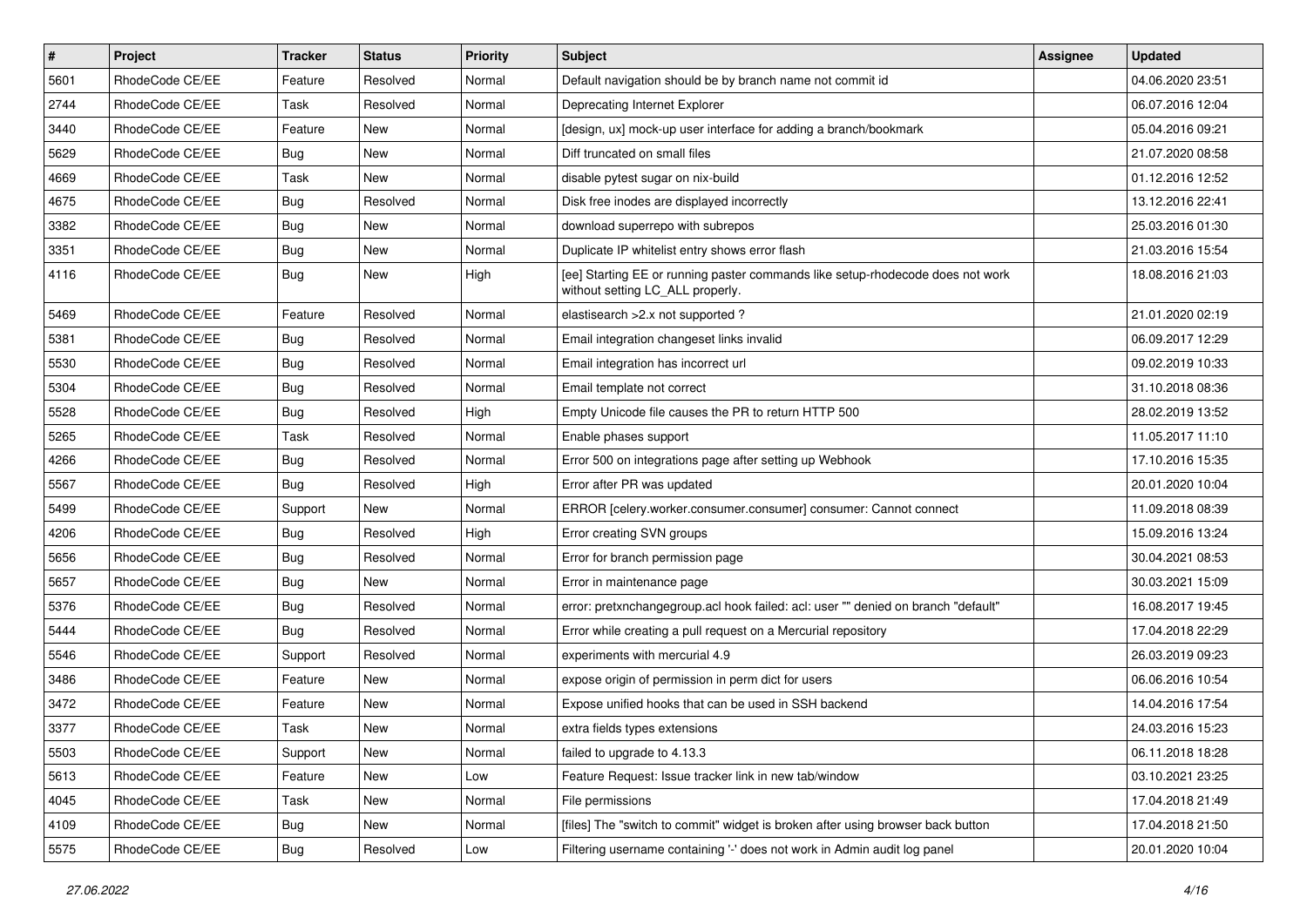| $\pmb{\#}$ | Project         | <b>Tracker</b> | <b>Status</b> | <b>Priority</b> | Subject                                                                                 | <b>Assignee</b> | <b>Updated</b>   |
|------------|-----------------|----------------|---------------|-----------------|-----------------------------------------------------------------------------------------|-----------------|------------------|
| 5213       | RhodeCode CE/EE | <b>Bug</b>     | Resolved      | Normal          | Fixing Apache Proxy timeout issues                                                      |                 | 14.02.2017 09:44 |
| 5662       | RhodeCode CE/EE | Bug            | <b>New</b>    | Normal          | Full text search not working due to crash in whoosh                                     |                 | 07.06.2022 08:31 |
| 5618       | RhodeCode CE/EE | Support        | New           | Normal          | Getting HTTP 502 Bad Gateway when trying to push (or clone) on a slow network           |                 | 27.05.2020 21:56 |
| 5513       | RhodeCode CE/EE | Bug            | Resolved      | High            | Gist: GitHub flavoured markdown gist creation fails                                     |                 | 07.07.2019 22:21 |
| 5489       | RhodeCode CE/EE | <b>Bug</b>     | Resolved      | High            | grant_user_permission_to_repo_group API call fails to set permissions on child<br>repos |                 | 11.07.2018 09:57 |
| 5595       | RhodeCode CE/EE | Feature        | <b>New</b>    | Normal          | Group code review mail notification                                                     |                 | 03.03.2020 10:17 |
| 5574       | RhodeCode CE/EE | Feature        | Resolved      | Normal          | hg: Information for external hooks                                                      |                 | 30.07.2020 15:40 |
| 5497       | RhodeCode CE/EE | Support        | <b>New</b>    | Normal          | hg push hangs                                                                           |                 | 30.08.2018 22:15 |
| 5375       | RhodeCode CE/EE | Support        | Resolved      | Normal          | How do I configure "Go to" to just search repository names?                             |                 | 16.08.2017 18:00 |
| 5500       | RhodeCode CE/EE | Bug            | New           | Normal          | How to enable/set "RC_SKIP_HOOKS" to disable svn hooks?                                 |                 | 02.10.2018 07:45 |
| 5554       | RhodeCode CE/EE | Support        | Resolved      | Normal          | How to increase number of commits shown in pagination on dashboard and<br>changelog     |                 | 21.01.2020 02:08 |
| 5255       | RhodeCode CE/EE | Support        | <b>New</b>    | Normal          | I can't access issues created by me from mail                                           |                 | 04.04.2017 11:28 |
| 5680       | RhodeCode CE/EE | Bug            | <b>New</b>    | High            | Inconsistent timezone display                                                           |                 | 20.04.2022 14:15 |
| 5630       | RhodeCode CE/EE | Bug            | New           | Normal          | Inline comments do not follow the line of code                                          |                 | 21.07.2020 11:25 |
| 5406       | RhodeCode CE/EE | Bug            | New           | Normal          | <b>Installer Fails</b>                                                                  |                 | 01.12.2017 11:52 |
| 4285       | RhodeCode CE/EE | Bug            | <b>New</b>    | Normal          | Intermittent error while trying to create or fork a repository                          |                 | 17.10.2016 22:42 |
| 5457       | RhodeCode CE/EE | Bug            | Resolved      | Normal          | Internal server error on full-text search settings page with Elasticsearch              |                 | 16.04.2018 09:08 |
| 5538       | RhodeCode CE/EE | Bug            | New           | Normal          | internal server error (UnicodeDecodeError) during rhodecode-index request               |                 | 20.02.2019 14:43 |
| 5200       | RhodeCode CE/EE | <b>Task</b>    | <b>New</b>    | Normal          | investigate search improvements                                                         |                 | 16.12.2019 16:04 |
| 5399       | RhodeCode CE/EE | Bug            | In Progress   | High            | Issues with Git LFS integration                                                         |                 | 07.07.2019 22:21 |
| 4306       | RhodeCode CE/EE | <b>Bug</b>     | Resolved      | Normal          | Issue to push file with character # on a SVN                                            |                 | 03.04.2017 16:44 |
| 5379       | RhodeCode CE/EE | Bug            | Resolved      | Normal          | Journal RSS feed errors                                                                 |                 | 01.09.2017 16:40 |
| 5643       | RhodeCode CE/EE | Feature        | Resolved      | Low             | jump to bottom of review                                                                |                 | 30.04.2021 08:53 |
| 5256       | RhodeCode CE/EE | Feature        | <b>New</b>    | Normal          | Last repository access time.                                                            |                 | 23.03.2017 16:34 |
| 3332       | RhodeCode CE/EE | Support        | <b>New</b>    | Normal          | LDAP settings page: Add button "test connection"                                        |                 | 17.03.2016 10:23 |
| 5495       | RhodeCode CE/EE | Support        | <b>New</b>    | Normal          | Idap to crowd users_groups sync source                                                  |                 | 10.09.2018 22:09 |
| 5621       | RhodeCode CE/EE | <b>Bug</b>     | Resolved      | Urgent          | $LDAP + User Groups$ authentication plugin not working after upgrade to 4.19. $x$       |                 | 15.06.2020 17:56 |
| 5297       | RhodeCode CE/EE | Bug            | Resolved      | Normal          | Locale fails on a SuSE system                                                           |                 | 31.10.2018 08:36 |
| 5434       | RhodeCode CE/EE | Bug            | Resolved      | Immediate       | Locale problem                                                                          |                 | 01.10.2021 09:51 |
| 2817       | RhodeCode CE/EE | Feature        | Resolved      | Normal          | Make largefiles downloadable from the interface                                         |                 | 27.03.2017 14:04 |
| 5555       | RhodeCode CE/EE | <b>Bug</b>     | Resolved      | Normal          | Making Repository Public does not update the Default User Permissions                   |                 | 28.05.2020 20:26 |
| 5507       | RhodeCode CE/EE | Bug            | Resolved      | Normal          | Markdown rendering needs improvement                                                    |                 | 15.08.2019 15:40 |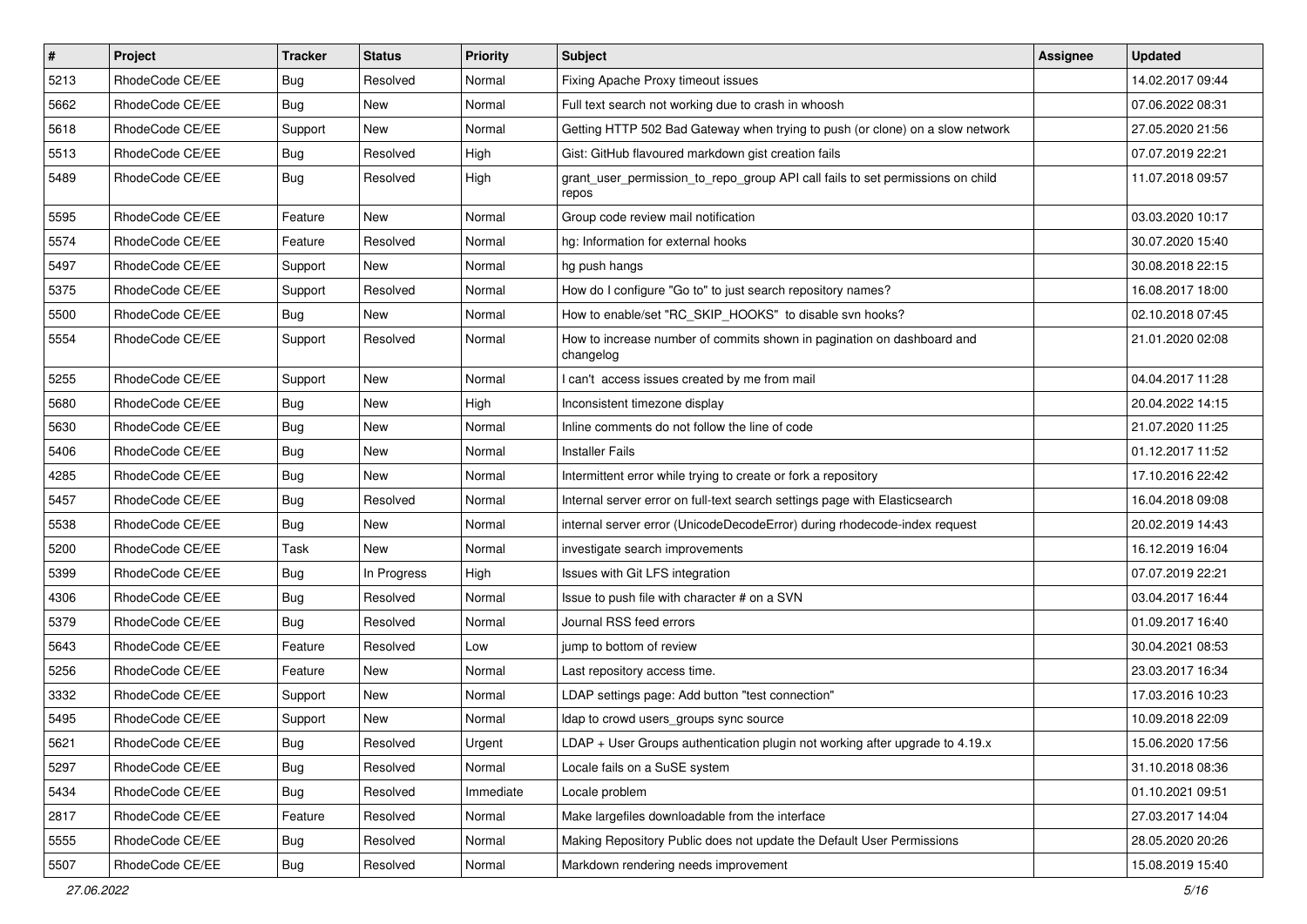| $\sharp$ | Project         | <b>Tracker</b> | <b>Status</b> | <b>Priority</b> | <b>Subject</b>                                                                                                     | <b>Assignee</b> | <b>Updated</b>   |
|----------|-----------------|----------------|---------------|-----------------|--------------------------------------------------------------------------------------------------------------------|-----------------|------------------|
| 5586     | RhodeCode CE/EE | Feature        | New           | Normal          | @mention should be a link                                                                                          |                 | 29.01.2020 11:46 |
| 5669     | RhodeCode CE/EE | Bug            | Resolved      | Normal          | Mercurial commit messages doesn't show cyrillic symbols                                                            |                 | 01.10.2021 10:39 |
| 5545     | RhodeCode CE/EE | Bug            | New           | Normal          | Merge commit to contain the username/reponame of the origin                                                        |                 | 28.02.2019 13:46 |
| 5396     | RhodeCode CE/EE | Feature        | Resolved      | Normal          | Merge state with shadow repo should be created during pull request                                                 |                 | 12.10.2017 21:57 |
| 4305     | RhodeCode CE/EE | Task           | Resolved      | Normal          | Meta-tagging could be excluded from limit                                                                          |                 | 09.11.2016 19:27 |
| 5585     | RhodeCode CE/EE | Feature        | Resolved      | Normal          | Minimize downtime on rccontrol upgrade                                                                             |                 | 27.03.2020 09:45 |
| 5221     | RhodeCode CE/EE | Task           | Resolved      | Normal          | Missing comment type in emails                                                                                     |                 | 19.02.2017 21:46 |
| 5632     | RhodeCode CE/EE | Bug            | New           | Normal          | Missing Parent Folder for Personal Repo lacks proper handling                                                      |                 | 03.08.2020 07:56 |
| 5633     | RhodeCode CE/EE | Bug            | Resolved      | Normal          | Moderately large pull requests fail because inefficient use of reviewer_data_json<br>column in pull requests table |                 | 12.10.2020 23:13 |
| 3261     | RhodeCode CE/EE | Task           | New           | Normal          | mousetrap.js bump to latest 1.5.X version                                                                          |                 | 17.03.2016 12:52 |
| 5511     | RhodeCode CE/EE | Feature        | New           | Normal          | New feature to synchronize the fork with the remote repo from the summary page                                     |                 | 13.11.2018 01:23 |
| 5655     | RhodeCode CE/EE | Bug            | Resolved      | Normal          | New public gist's id is always auto generated                                                                      |                 | 01.07.2021 12:06 |
| 2264     | RhodeCode CE/EE | <b>Bug</b>     | Resolved      | Normal          | New user password change doesn't actually require a password change.                                               |                 | 12.08.2016 16:01 |
| 5164     | RhodeCode CE/EE | <b>Bug</b>     | Resolved      | Normal          | non-web calls are leaking session objects                                                                          |                 | 13.01.2017 01:30 |
| 5505     | RhodeCode CE/EE | Bug            | Resolved      | Normal          | Notification emails from RhodeCode is garbled in Outlook 2016 web client                                           |                 | 07.12.2018 09:49 |
| 3484     | RhodeCode CE/EE | Task           | New           | Normal          | oauth: reduce required permissions for 3rd party                                                                   |                 | 13.04.2016 12:33 |
| 3923     | RhodeCode CE/EE | Bug            | <b>New</b>    | Normal          | odd exception on running internal-code                                                                             |                 | 09.08.2016 10:54 |
| 3615     | RhodeCode CE/EE | Bug            | New           | Low             | (OperationalError) too many SQL variables on admin journal page                                                    |                 | 06.05.2016 11:45 |
| 5203     | RhodeCode CE/EE | Task           | Resolved      | Normal          | optimise large repos speed                                                                                         |                 | 08.09.2017 16:10 |
| 4151     | RhodeCode CE/EE | Task           | Resolved      | Normal          | [packaging] Subversion to current 1.9.X                                                                            |                 | 09.09.2016 10:18 |
| 5337     | RhodeCode CE/EE | Bug            | Resolved      | Normal          | Possible memory leak after few Git Pull Requests                                                                   |                 | 08.08.2017 13:08 |
| 3250     | RhodeCode CE/EE | Bug            | <b>New</b>    | Normal          | Posting a comment message is very slow !                                                                           |                 | 17.03.2016 12:57 |
| 5677     | RhodeCode CE/EE | Support        | New           | Normal          | PR cross merge                                                                                                     |                 | 28.01.2022 16:59 |
| 5515     | RhodeCode CE/EE | Bug            | Resolved      | Normal          | PR default reviewer is incorrect                                                                                   |                 | 28.02.2019 13:52 |
| 5552     | RhodeCode CE/EE | Feature        | New           | High            | PR dependency across repos                                                                                         |                 | 22.06.2019 01:15 |
| 5561     | RhodeCode CE/EE | <b>Bug</b>     | Resolved      | Normal          | PR diff doesn't update when target changes                                                                         |                 | 21.05.2020 11:53 |
| 5644     | RhodeCode CE/EE | <b>Bug</b>     | New           | Normal          | PR inks to comments not working if files are collapsed                                                             |                 | 02.12.2020 10:42 |
| 5271     | RhodeCode CE/EE | Feature        | New           | Normal          | Private comments                                                                                                   |                 | 07.04.2017 12:01 |
| 5517     | RhodeCode CE/EE | Bug            | Resolved      | Urgent          | Problem with upgrading to Community-4.15                                                                           |                 | 11.12.2018 06:32 |
| 5521     | RhodeCode CE/EE | <b>Bug</b>     | Resolved      | Normal          | Proxing SVN http requests does not work when using prefix for rhodecode.                                           |                 | 28.02.2019 13:52 |
| 5272     | RhodeCode CE/EE | Feature        | Resolved      | Normal          | Pull Request checklist                                                                                             |                 | 21.01.2020 02:09 |
| 5590     | RhodeCode CE/EE | <b>Bug</b>     | New           | Normal          | Pull Request creation takes 2 minutes                                                                              |                 | 28.05.2020 20:48 |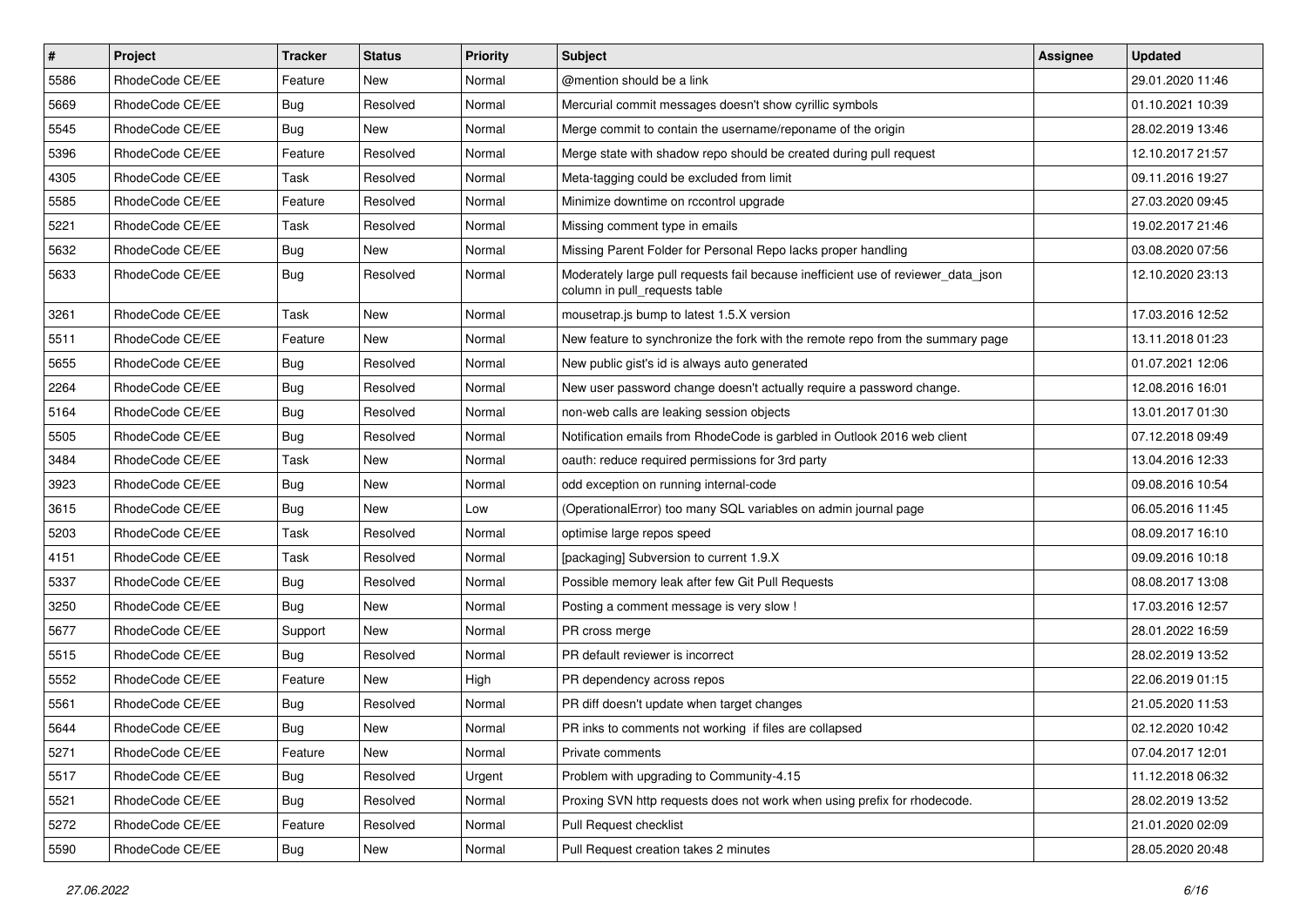| $\sharp$ | Project         | <b>Tracker</b> | <b>Status</b> | <b>Priority</b> | Subject                                                                                                                              | Assignee | <b>Updated</b>   |
|----------|-----------------|----------------|---------------|-----------------|--------------------------------------------------------------------------------------------------------------------------------------|----------|------------------|
| 5596     | RhodeCode CE/EE | <b>Bug</b>     | Resolved      | Normal          | Pull Request duplicated after description edit                                                                                       |          | 14.04.2020 13:28 |
| 5651     | RhodeCode CE/EE | Bug            | Resolved      | Normal          | Pull requests can get stuck if the diff is too large (it was created by mistake but we<br>can't open it to delete it)                |          | 30.04.2021 08:53 |
| 5652     | RhodeCode CE/EE | Bug            | Resolved      | Normal          | Pull Requests: when title and descriptions contains character [] {} and () index out of<br>bound when attempting to comment/approve. |          | 30.04.2021 08:53 |
| 5642     | RhodeCode CE/EE | Feature        | Resolved      | Normal          | pull request version column in commit list                                                                                           |          | 30.04.2021 08:53 |
| 5634     | RhodeCode CE/EE | Bug            | Resolved      | Normal          | Quick Search Toolbar bugs out if pull request contains unicode double quote<br>character "                                           |          | 12.10.2020 23:13 |
| 5494     | RhodeCode CE/EE | Bug            | New           | Normal          | rccontrol's python package management causes slow VCS SSH                                                                            |          | 02.04.2019 11:56 |
| 5583     | RhodeCode CE/EE | Feature        | Resolved      | Normal          | rcextensions hook for pull request comment                                                                                           |          | 23.04.2020 13:42 |
| 4169     | RhodeCode CE/EE | Task           | Resolved      | Normal          | re-architecture celery support                                                                                                       |          | 17.11.2017 19:21 |
| 4081     | RhodeCode CE/EE | Support        | Resolved      | Normal          | Receiving server 500 error when trying to clone repo from windows client using<br>eclipse                                            |          | 12.07.2016 14:30 |
| 2539     | RhodeCode CE/EE | Feature        | Feedback      | Normal          | Recursive deletion of resources                                                                                                      |          | 20.04.2016 08:52 |
| 5571     | RhodeCode CE/EE | Bug            | Resolved      | Normal          | redmine does not work with firefox any more                                                                                          |          | 25.10.2019 12:38 |
| 5620     | RhodeCode CE/EE | Bug            | Resolved      | Normal          | Regression of mail rendering in Thunderbird                                                                                          |          | 15.06.2020 16:45 |
| 5664     | RhodeCode CE/EE | Bug            | New           | Normal          | Regression: When assigning permissions, cannot see own group in auto-complete<br>without special conditions                          |          | 29.07.2021 10:49 |
| 5235     | RhodeCode CE/EE | Task           | Resolved      | Normal          | relative image support                                                                                                               |          | 10.03.2017 23:37 |
| 4108     | RhodeCode CE/EE | Task           | Resolved      | Normal          | Release 4.2.2                                                                                                                        |          | 14.10.2016 13:08 |
| 4678     | RhodeCode CE/EE | Task           | Resolved      | Normal          | Release 4.5.2                                                                                                                        |          | 19.12.2016 17:32 |
| 5207     | RhodeCode CE/EE | Task           | Resolved      | Low             | Release 4.6.1                                                                                                                        |          | 13.02.2017 18:04 |
| 5636     | RhodeCode CE/EE | Bug            | Resolved      | High            | Remap and Rescan 500 Internal Server Error                                                                                           |          | 30.04.2021 08:53 |
| 5570     | RhodeCode CE/EE | Bug            | New           | Normal          | Remap repositories always fail in RhodeCode community                                                                                |          | 04.10.2019 14:50 |
| 5635     | RhodeCode CE/EE | Feature        | Resolved      | Normal          | Remember column sorted by of the "Pull Requests You Participate In" table                                                            |          | 30.11.2020 22:30 |
| 5509     | RhodeCode CE/EE | <b>Bug</b>     | New           | Normal          | Remove `limportant attributes` from UI elements                                                                                      |          | 07.12.2018 07:40 |
| 5198     | RhodeCode CE/EE | Task           | Resolved      | Normal          | remove pyro4 from enterprise                                                                                                         |          | 07.02.2017 19:28 |
| 3376     | RhodeCode CE/EE | Task           | New           | Normal          | Repo action plugins                                                                                                                  |          | 24.03.2016 15:21 |
| 5543     | RhodeCode CE/EE | Feature        | <b>New</b>    | Normal          | Repo API should have equivalent get_repo_audit_logs() to User API call<br>get_user_audit_logs()                                      |          | 26.02.2019 12:22 |
| 5380     | RhodeCode CE/EE | Bug            | Resolved      | Normal          | repo commits pageintion error                                                                                                        |          | 06.09.2017 19:16 |
| 5460     | RhodeCode CE/EE | <b>Bug</b>     | New           | Low             | Repo creation stuck when remote clone returns partial http code 500                                                                  |          | 06.07.2018 19:14 |
| 5670     | RhodeCode CE/EE | Bug            | New           | Normal          | Repo-level administrators can usurp owner of repoistory                                                                              |          | 01.12.2021 16:18 |
| 5278     | RhodeCode CE/EE | Feature        | New           | Normal          | Require support for git repositories of the form git://                                                                              |          | 13.04.2017 15:20 |
| 5540     | RhodeCode CE/EE | Bug            | New           | Normal          | Rhode Code 4.15.2 VCS Caching(?) behaviour                                                                                           |          | 25.02.2019 17:01 |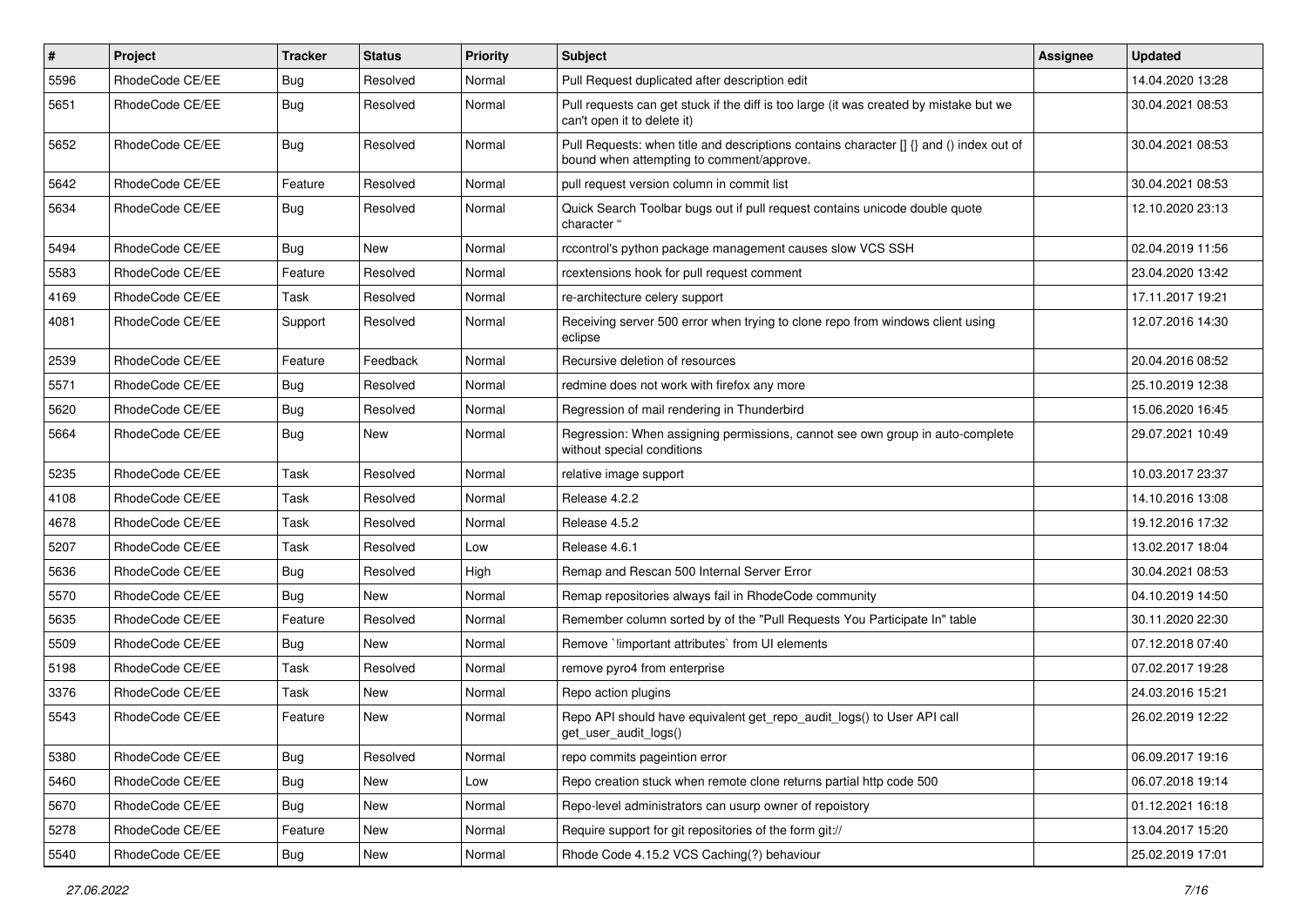| $\pmb{\#}$ | Project         | <b>Tracker</b> | <b>Status</b> | <b>Priority</b> | <b>Subject</b>                                                                           | <b>Assignee</b> | <b>Updated</b>   |
|------------|-----------------|----------------|---------------|-----------------|------------------------------------------------------------------------------------------|-----------------|------------------|
| 5433       | RhodeCode CE/EE | Bug            | Resolved      | High            | RhodeCode Community 4.11 doesn't handle HG largefiles extension                          |                 | 01.02.2018 20:08 |
| 4303       | RhodeCode CE/EE | Support        | <b>New</b>    | Normal          | rhodecode instance                                                                       |                 | 08.11.2016 16:32 |
| 5645       | RhodeCode CE/EE | Bug            | New           | High            | Rhodecode returns 400 Bad request on huge mercurial repos                                |                 | 18.12.2020 06:29 |
| 3504       | RhodeCode CE/EE | Task           | In Progress   | Normal          | [routing] Move static assets under a common prefix                                       |                 | 19.07.2016 12:27 |
| 5202       | RhodeCode CE/EE | Task           | Resolved      | Normal          | run git gc and git repack on GIT repos when we have a scheduler via celery in<br>pyramid |                 | 04.12.2017 20:49 |
| 4304       | RhodeCode CE/EE | Bug            | Resolved      | High            | Search: Internal Server Error                                                            |                 | 26.11.2016 16:26 |
| 5391       | RhodeCode CE/EE | Task           | Resolved      | High            | Secure Email change                                                                      |                 | 17.04.2018 21:50 |
| 3967       | RhodeCode CE/EE | Support        | In Progress   | Normal          | Server 500 error                                                                         |                 | 11.08.2016 13:39 |
| 5619       | RhodeCode CE/EE | Bug            | Resolved      | Normal          | Setting Landing Commit to SVN Trunk results in Files tab hitting a 404                   |                 | 04.06.2020 23:51 |
| 4226       | RhodeCode CE/EE | Feature        | New           | Normal          | [settings, system info] add VCS and Channelstream status to System Info                  |                 | 14.09.2016 16:45 |
| 5484       | RhodeCode CE/EE | Support        | New           | Normal          | Setting up ssh, remote hg not found                                                      |                 | 06.07.2018 23:41 |
| 5512       | RhodeCode CE/EE | Bug            | <b>New</b>    | Normal          | Show commit phase in summary view                                                        |                 | 09.11.2018 21:37 |
| 5614       | RhodeCode CE/EE | Feature        | Resolved      | Normal          | Show context function name in hg diffs                                                   |                 | 23.04.2020 13:43 |
| 5520       | RhodeCode CE/EE | Feature        | Resolved      | Normal          | Show the head commits shas when the merge is prevented due to multiple heads             |                 | 28.02.2019 13:52 |
| 4676       | RhodeCode CE/EE | Bug            | Resolved      | Normal          | Some admin passwords can make installation fail                                          |                 | 16.12.2016 16:16 |
| 5593       | RhodeCode CE/EE | Support        | <b>New</b>    | Normal          | SSH connections                                                                          |                 | 17.02.2020 16:18 |
| 5343       | RhodeCode CE/EE | <b>Task</b>    | Resolved      | Normal          | SSH key management and SSH support                                                       |                 | 18.08.2017 23:50 |
| 5569       | RhodeCode CE/EE | Bug            | Resolved      | Normal          | SshWrapper error                                                                         |                 | 21.01.2020 02:02 |
| 4312       | RhodeCode CE/EE | Task           | <b>New</b>    | Normal          | Storage location changes                                                                 |                 | 11.07.2017 13:31 |
| 4207       | RhodeCode CE/EE | Feature        | Resolved      | Normal          | Support for obsolescence markers in changelog UI                                         |                 | 19.05.2017 16:14 |
| 4235       | RhodeCode CE/EE | Task           | Resolved      | High            | Support GIT LFS server                                                                   |                 | 23.03.2017 17:24 |
| 3922       | RhodeCode CE/EE | Bug            | New           | Normal          | svn backend returns different diff to git/hg backends                                    |                 | 11.05.2016 14:29 |
| 5395       | RhodeCode CE/EE | Support        | Resolved      | Normal          | Svn protocols and performance                                                            |                 | 04.04.2019 18:08 |
| 4089       | RhodeCode CE/EE | Bug            | Resolved      | Normal          | svn repository does not exist                                                            |                 | 12.06.2018 12:29 |
| 5541       | RhodeCode CE/EE | Support        | <b>New</b>    | Normal          | <b>SVN Settings: Repository Patterns</b>                                                 |                 | 16.12.2019 15:35 |
| 3022       | RhodeCode CE/EE | Bug            | New           | Normal          | SVN support with repositories groups                                                     |                 | 26.07.2016 18:25 |
| 5394       | RhodeCode CE/EE | Support        | New           | Normal          | SVN to Git / Mercurial Migration                                                         |                 | 03.10.2017 09:29 |
| 3357       | RhodeCode CE/EE | <b>Bug</b>     | Resolved      | Normal          | switch to sometimes fails to load files metadata                                         |                 | 30.03.2016 10:56 |
| 5277       | RhodeCode CE/EE | Bug            | Resolved      | Normal          | table id=user list table - Ajax error                                                    |                 | 13.04.2017 01:04 |
| 4299       | RhodeCode CE/EE | Task           | New           | Normal          | TEMPLATE repo groups                                                                     |                 | 22.09.2017 10:26 |
| 5649       | RhodeCode CE/EE | <b>Bug</b>     | New           | Normal          | test-file-upload                                                                         |                 | 17.12.2020 23:08 |
| 4190       | RhodeCode CE/EE | Bug            | New           | Normal          | [tests] fix or remove rst xss inline test                                                |                 | 22.08.2016 12:15 |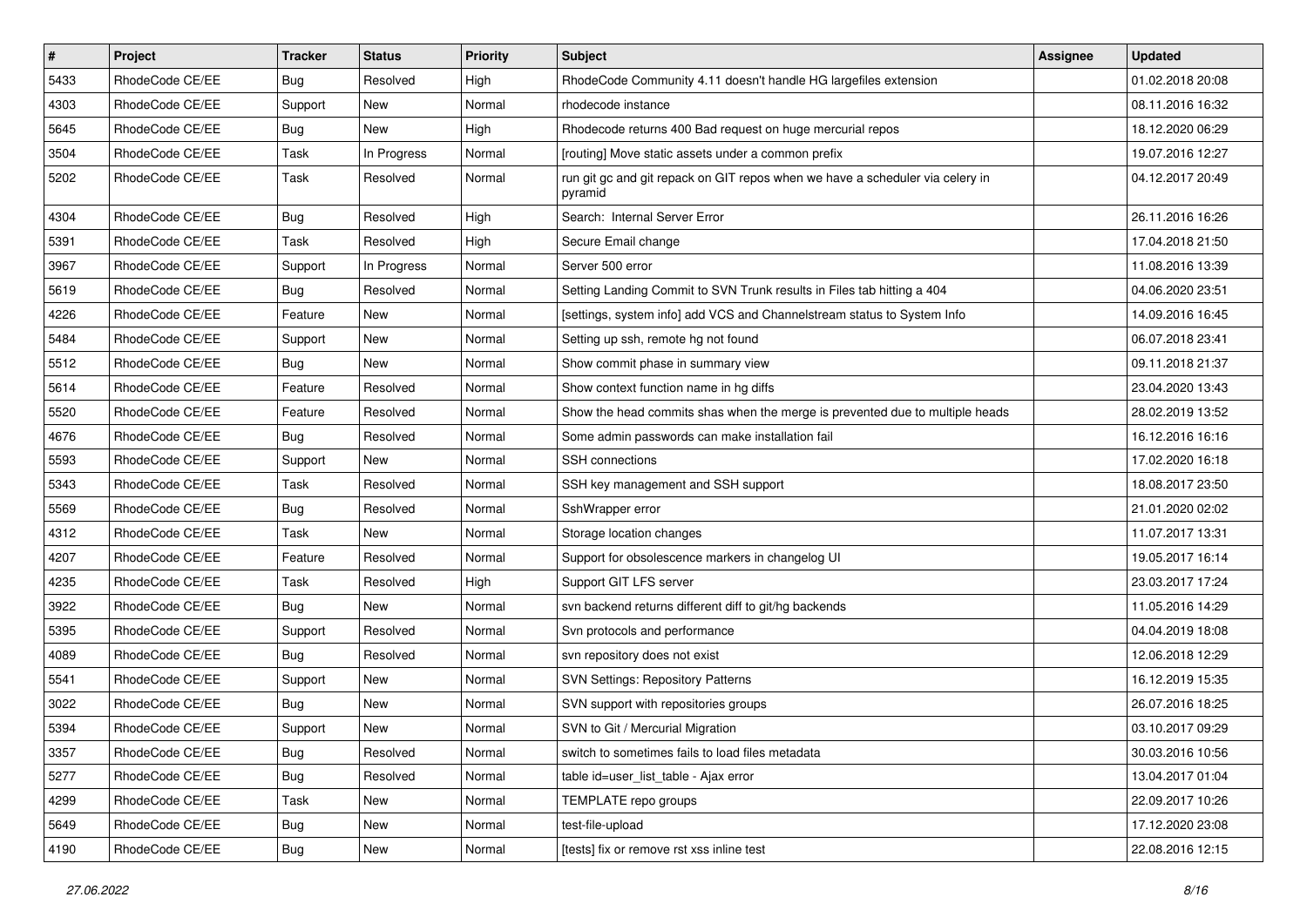| $\vert$ # | Project         | <b>Tracker</b> | <b>Status</b> | <b>Priority</b> | Subject                                                                                                                           | <b>Assignee</b> | <b>Updated</b>   |
|-----------|-----------------|----------------|---------------|-----------------|-----------------------------------------------------------------------------------------------------------------------------------|-----------------|------------------|
| 4189      | RhodeCode CE/EE | Bug            | New           | Normal          | [tests, git] count of commit ids is different for git than hg when comparing remote                                               |                 | 22.08.2016 12:34 |
| 4188      | RhodeCode CE/EE | Bug            | New           | Normal          | [tests, svn] changeset tests produce different results for svn                                                                    |                 | 22.08.2016 09:54 |
| 4090      | RhodeCode CE/EE | Bug            | Resolved      | Normal          | test ticket                                                                                                                       |                 | 09.03.2021 20:39 |
| 3555      | RhodeCode CE/EE | <b>Bug</b>     | Resolved      | Normal          | Then disabled repo location change the panel should explicitly state that it's disabled                                           |                 | 25.04.2016 10:34 |
| 5624      | RhodeCode CE/EE | Bug            | New           | Normal          | Timeout when trying to test SMTP email configuration                                                                              |                 | 01.07.2020 20:01 |
| 5559      | RhodeCode CE/EE | Bug            | New           | Normal          | Timezone handling issue on repos list                                                                                             |                 | 07.07.2019 22:19 |
| 4255      | RhodeCode CE/EE | Bug            | New           | Normal          | [translation, i18n] translation not being applied to integrations pages                                                           |                 | 30.09.2016 15:56 |
| 5547      | RhodeCode CE/EE | Bug            | <b>New</b>    | Normal          | UI not consistent between Firefox and Chrome                                                                                      |                 | 01.03.2019 23:35 |
| 5316      | RhodeCode CE/EE | Feature        | In Progress   | Normal          | UI should provide checkout URL for a SVN path                                                                                     |                 | 06.11.2017 21:59 |
| 5672      | RhodeCode CE/EE | Bug            | <b>New</b>    | Normal          | Unable to browse git repository folders with # in names                                                                           |                 | 16.12.2021 18:13 |
| 5475      | RhodeCode CE/EE | Bug            | New           | Normal          | Unable to locate user in OpenLDAP directory via Idaps                                                                             |                 | 08.06.2018 20:06 |
| 5436      | RhodeCode CE/EE | Bug            | Resolved      | High            | Unable To Open Pull Request in 4.11.2                                                                                             |                 | 14.02.2018 11:14 |
| 2844      | RhodeCode CE/EE | Task           | <b>New</b>    | Normal          | Update Bcrypt to a maintained version                                                                                             |                 | 17.02.2018 20:37 |
| 5584      | RhodeCode CE/EE | Feature        | New           | Normal          | "update pull request link" message on vcs client                                                                                  |                 | 23.01.2020 10:32 |
| 5622      | RhodeCode CE/EE | Bug            | Resolved      | High            | Upgrade from 4.18.3 to 4.19.3 broke all PRs                                                                                       |                 | 28.07.2020 16:44 |
| 5269      | RhodeCode CE/EE | Support        | <b>New</b>    | Normal          | Upgrade from RC EE 3.7.1 to RC EE 4.x                                                                                             |                 | 29.06.2017 19:36 |
| 5491      | RhodeCode CE/EE | Support        | New           | Urgent          | Upgrade RhodeCode Community + VCSSERVER from 4.10.4 to 4.12.4, pull request<br>stop working with reviewers                        |                 | 30.08.2018 09:47 |
| 5544      | RhodeCode CE/EE | Support        | Resolved      | Normal          | Use of authentication token with LDAP account results in account lockout when max<br>bad password attempts are configured in LDAP |                 | 27.02.2019 10:09 |
| 5400      | RhodeCode CE/EE | Task           | <b>New</b>    | Normal          | User group - subgroup support                                                                                                     |                 | 06.11.2017 22:00 |
| 5259      | RhodeCode CE/EE | Bug            | Resolved      | Normal          | user-journal storage changes                                                                                                      |                 | 12.04.2017 00:04 |
| 4003      | RhodeCode CE/EE | Task           | Resolved      | Normal          | User personal repository groups improvements                                                                                      |                 | 07.11.2016 16:12 |
| 5519      | RhodeCode CE/EE | Bug            | <b>New</b>    | High            | User unable to fork the repo despite setting Repository Forking to Disabled                                                       |                 | 11.12.2018 22:21 |
| 3939      | RhodeCode CE/EE | Bug            | New           | Normal          | [ux] changelog filter blank after going back in browser                                                                           |                 | 18.05.2016 14:50 |
| 3441      | RhodeCode CE/EE | Bug            | <b>New</b>    | Normal          | [ux] clicking on line in file view scrolls to that line                                                                           |                 | 05.04.2016 13:35 |
| 3455      | RhodeCode CE/EE | Feature        | New           | Normal          | [ux] commit message search should render entire commit message                                                                    |                 | 07.04.2016 17:50 |
| 3460      | RhodeCode CE/EE | Feature        | New           | Normal          | [ux, frontend] hide "show more" button when there is nothing more to show                                                         |                 | 11.04.2016 13:37 |
| 4144      | RhodeCode CE/EE | Feature        | New           | Normal          | [ux] improve enable/disable of notifications                                                                                      |                 | 02.08.2016 17:19 |
| 4051      | RhodeCode CE/EE | Task           | New           | Normal          | [ux, renderering] Consistent formatting on text fields.                                                                           |                 | 22.09.2017 10:27 |
| 4216      | RhodeCode CE/EE | Task           | New           | Normal          | [ux, renderers] implement consistent rendering for text fields                                                                    |                 | 06.09.2016 11:46 |
| 5266      | RhodeCode CE/EE | <b>Bug</b>     | Resolved      | Normal          | Validate if changes in target branches get's propagated on Pull request updates                                                   |                 | 05.04.2017 18:10 |
| 4227      | RhodeCode CE/EE | Support        | Resolved      | Normal          | VBScript files detected as text/plain - no syntax highlighting                                                                    |                 | 14.09.2016 22:38 |
| 5522      | RhodeCode CE/EE | <b>Bug</b>     | Resolved      | Low             | vcsserver fails when url contains extra "/"                                                                                       |                 | 28.02.2019 13:52 |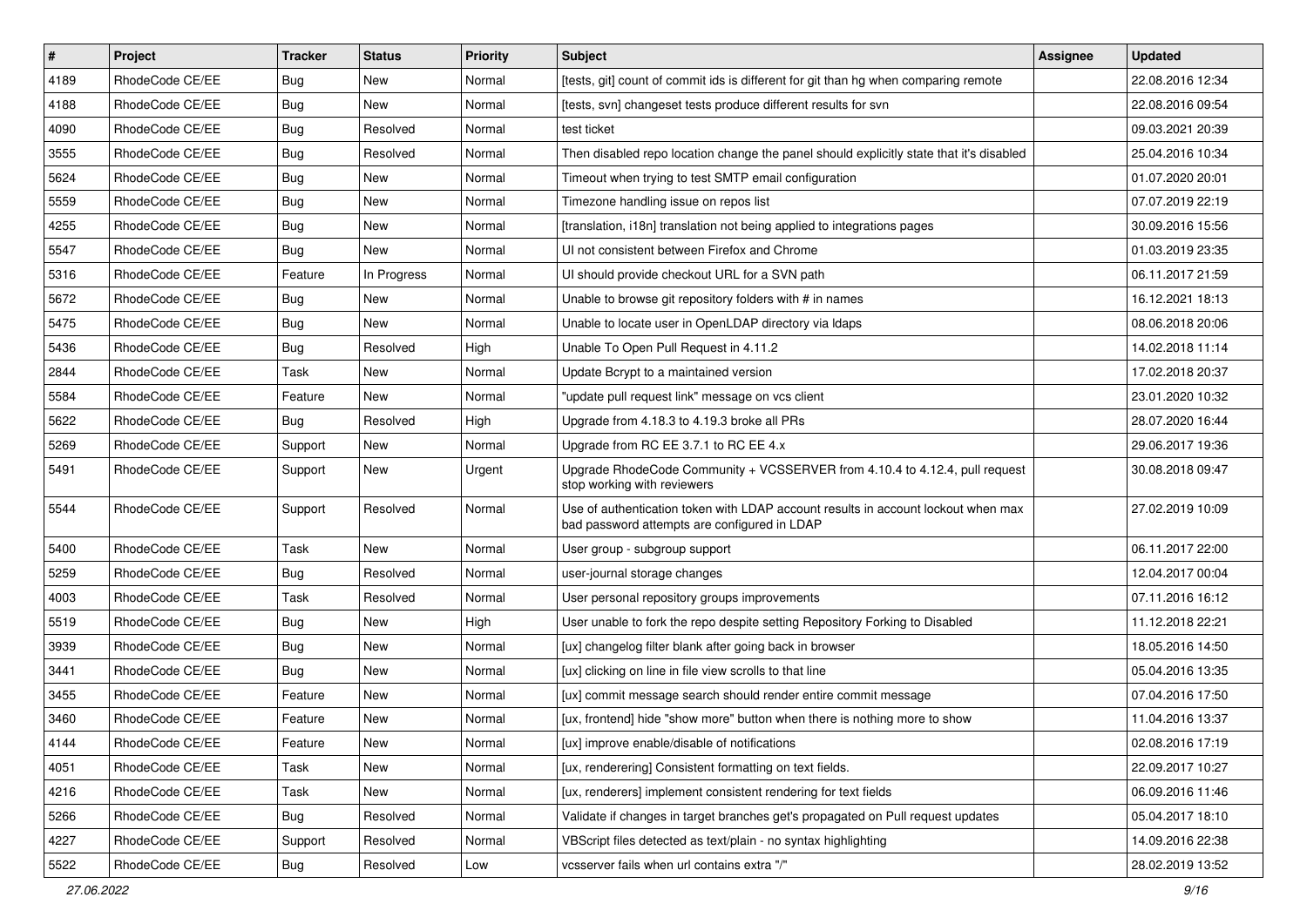| $\vert$ # | Project         | <b>Tracker</b> | <b>Status</b> | Priority | Subject                                                                                              | <b>Assignee</b>     | <b>Updated</b>                    |
|-----------|-----------------|----------------|---------------|----------|------------------------------------------------------------------------------------------------------|---------------------|-----------------------------------|
| 5492      | RhodeCode CE/EE | Bug            | New           | Normal   | VCSServer + SVN 1.10                                                                                 |                     | 26.07.2018 15:01                  |
| 5412      | RhodeCode CE/EE | Bug            | Resolved      | Normal   | Webhook for "pullrequest commented" event returns incomplete data                                    |                     | 27.02.2018 18:00                  |
| 5471      | RhodeCode CE/EE | Bug            | New           | Normal   | Webhook integration failing: need more than 3 values to unpack                                       |                     | 01.06.2018 02:26                  |
| 5210      | RhodeCode CE/EE | Bug            | Resolved      | Normal   | webook problems                                                                                      |                     | 13.02.2017 19:43                  |
| 5506      | RhodeCode CE/EE | <b>Bug</b>     | <b>New</b>    | Normal   | Web UI fonts are not looking good and is difficult to read for people with low vision                |                     | 26.10.2018 09:38                  |
| 5414      | RhodeCode CE/EE | Bug            | New           | High     | When Opening New Pull Request, Target Revision Default Is Undesireable                               |                     | 11.04.2018 23:20                  |
| 5626      | RhodeCode CE/EE | Bug            | <b>New</b>    | Normal   | Whoosh full-text indexing is fully indexing all repos, not recognizing forks                         |                     | 02.07.2020 19:24                  |
| 3977      | RhodeCode CE/EE | Feature        | New           | Normal   | Wiki                                                                                                 |                     | 05.06.2016 21:11                  |
| 5573      | RhodeCode CE/EE | Bug            | Resolved      | Normal   | Wrong notification Base Url for Email-Integrations                                                   |                     | 16.01.2020 08:53                  |
| 5588      | RhodeCode CE/EE | <b>Bug</b>     | <b>New</b>    | Normal   | wrong rendering of issue tracker pattern                                                             |                     | 29.01.2020 11:24                  |
| 5518      | RhodeCode CE/EE | Bug            | Resolved      | Normal   | Zero-sized files in /rhodecode/config/rcextensions/examples                                          |                     | 21.01.2020 02:18                  |
| 5516      | RhodeCode CE/EE | Support        | Resolved      | High     | Cannot log into RhodeCode                                                                            | Thierry<br>Wynsdau  | 28.05.2020 20:28                  |
| 5553      | RhodeCode CE/EE | Bug            | New           | Normal   | Exceptions Tracker - Exception ID: 140095575901360 after upgrade to the lastes<br>version            | Thierry<br>Wynsdau  | 10.07.2019 10:33                  |
| 5523      | RhodeCode CE/EE | Bug            | Resolved      | High     | user from AD is asked to change his password when logs in.                                           | Thierry<br>Wynsdau  | 28.05.2020 20:28                  |
| 5548      | RhodeCode CE/EE | Feature        | <b>New</b>    | Normal   | Initial Search API                                                                                   | Peter Colledge      | 07.07.2019 22:21                  |
| 3372      | RhodeCode CE/EE | Bug            | In Progress   | High     | [Idap, groups] Customer gets an empty list of groups                                                 | Mikhail<br>Chernykh | 08.06.2016 11:32                  |
| 5368      | RhodeCode CE/EE | Feature        | Resolved      | Normal   | Mercurial: Close branch before merging it                                                            |                     | Mathieu Cantin   21.01.2020 02:11 |
| 4271      | RhodeCode CE/EE | Bug            | Resolved      | Normal   | Browsing new repository groups via SVN issue                                                         | Martin<br>Bornhold  | 19.10.2016 11:11                  |
| 3950      | RhodeCode CE/EE | Bug            | Resolved      | Normal   | [ce, ee] trying to merge pr against a deleted branch/bookmark breaks the pr page                     | Martin<br>Bornhold  | 27.10.2016 16:12                  |
| 4251      | RhodeCode CE/EE | Task           | Feedback      | High     | [customer] Pull request with subrepos                                                                | Martin<br>Bornhold  | 10.11.2016 17:52                  |
| 4237      | RhodeCode CE/EE | Task           | Resolved      | Normal   | Enable HTTP support                                                                                  | Martin<br>Bornhold  | 12.10.2016 11:51                  |
| 4277      | RhodeCode CE/EE | Bug            | Resolved      | Normal   | [frontend] System info page does not work correctly in safari.                                       | Martin<br>Bornhold  | 04.11.2016 12:08                  |
| 4203      | RhodeCode CE/EE | Task           | Resolved      | Normal   | Get rid of svn.proxy.parent_path_root, and replace it with reading storage location<br>from Database | Martin<br>Bornhold  | 22.09.2016 14:31                  |
| 4243      | RhodeCode CE/EE | Support        | Resolved      | High     | Gist visibility update?                                                                              | Martin<br>Bornhold  | 27.09.2016 06:40                  |
| 4273      | RhodeCode CE/EE | <b>Bug</b>     | Resolved      | Urgent   | GIT executable not seen by vcsserver                                                                 | Martin<br>Bornhold  | 13.10.2016 15:45                  |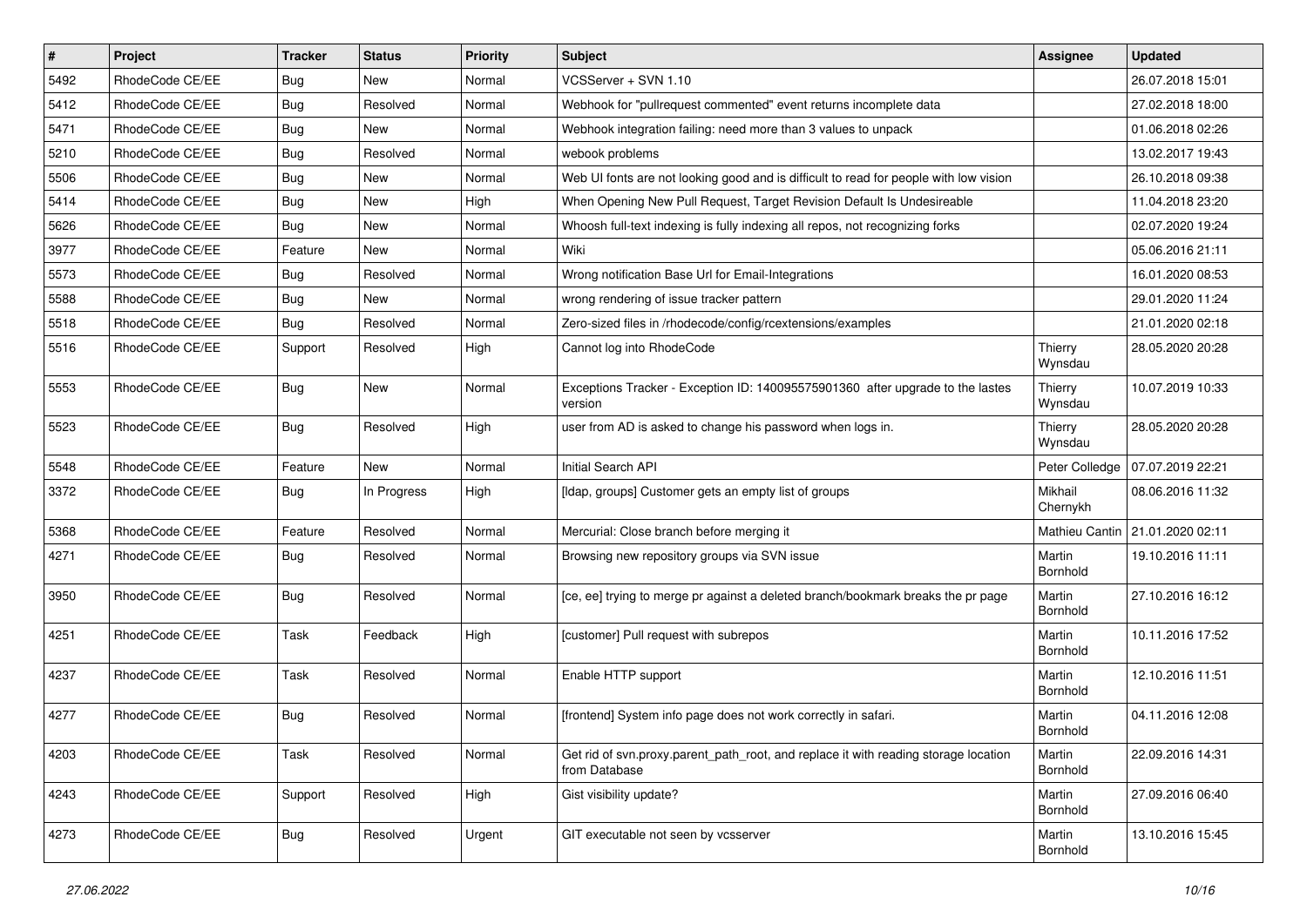| $\vert$ # | Project         | <b>Tracker</b> | <b>Status</b> | <b>Priority</b> | <b>Subject</b>                                                                            | Assignee                     | <b>Updated</b>   |
|-----------|-----------------|----------------|---------------|-----------------|-------------------------------------------------------------------------------------------|------------------------------|------------------|
| 4244      | RhodeCode CE/EE | Support        | Resolved      | Normal          | mod day syn template error when using auth realm with spaces in it                        | Martin<br>Bornhold           | 28.09.2016 12:07 |
| 1055      | RhodeCode CE/EE | Feature        | Resolved      | Normal          | [pr, vcs] Expose the shadow repository of a pull request                                  | Martin<br>Bornhold           | 26.10.2016 10:33 |
| 4279      | RhodeCode CE/EE | <b>Bug</b>     | Resolved      | Normal          | re-captcha validation is broken                                                           | Martin<br><b>Bornhold</b>    | 26.10.2016 22:27 |
| 4247      | RhodeCode CE/EE | Bug            | Resolved      | Normal          | [vcs] Using current time as timestamp during archive creating leads to changing<br>hashes | Martin<br>Bornhold           | 28.09.2016 12:07 |
| 4269      | RhodeCode CE/EE | Support        | Resolved      | Normal          | Allow flash messages to be permanently surpressed                                         | Marcin Lulek                 | 14.10.2016 12:46 |
| 5587      | RhodeCode CE/EE | <b>Bug</b>     | Resolved      | Normal          | Broken metatags in 4.18.1                                                                 | Marcin Lulek                 | 29.01.2020 11:46 |
| 4234      | RhodeCode CE/EE | Task           | <b>New</b>    | Normal          | prepare and test RhodeCode VM image for AWS                                               | Marcin Lulek                 | 11.07.2017 13:32 |
| 3549      | RhodeCode CE/EE | Bug            | Resolved      | Normal          | [4.0.0 regression], file source links use last commit id instead of current commit id     | Marcin<br>Kuzminski<br>[CTO] | 21.04.2016 16:10 |
| 4250      | RhodeCode CE/EE | Bug            | Resolved      | Normal          | Adding a reviewer into existing PR doesn't set a reason.                                  | Marcin<br>Kuzminski<br>[CTO] | 07.10.2016 20:05 |
| 4282      | RhodeCode CE/EE | Task           | Resolved      | Normal          | Add inode limit together with disk usage                                                  | Marcin<br>Kuzminski<br>[CTO] | 19.10.2016 12:18 |
| 4219      | RhodeCode CE/EE | Feature        | Resolved      | Normal          | [ce, ee] Add mandatory reviewers for pull requests                                        | Marcin<br>Kuzminski<br>[CTO] | 20.06.2017 15:23 |
| 4211      | RhodeCode CE/EE | Feature        | Resolved      | Normal          | [ce, ee] increase webhook flexibility                                                     | Marcin<br>Kuzminski<br>[CTO] | 20.06.2022 10:55 |
| 3454      | RhodeCode CE/EE | Task           | Feedback      | Normal          | [ce/ee] visually differentiate the two editions                                           | Marcin<br>Kuzminski<br>[CTO] | 10.08.2016 03:30 |
| 4245      | RhodeCode CE/EE | Task           | Resolved      | Normal          | Convert control command to use http mode by default                                       | Marcin<br>Kuzminski<br>[CTO] | 14.10.2016 16:13 |
| 4155      | RhodeCode CE/EE | Bug            | Resolved      | Low             | Date of Last Change is not displayed correctly                                            | Marcin<br>Kuzminski<br>[CTO] | 21.01.2020 02:20 |
| 3556      | RhodeCode CE/EE | Task           | Resolved      | Normal          | Disable and rename initial_repo_scan flag                                                 | Marcin<br>Kuzminski<br>[CTO] | 22.04.2016 14:33 |
| 4213      | RhodeCode CE/EE | Feature        | <b>New</b>    | High            | Embed PostgreSQL database                                                                 | Marcin<br>Kuzminski<br>[CTO] | 03.09.2016 23:45 |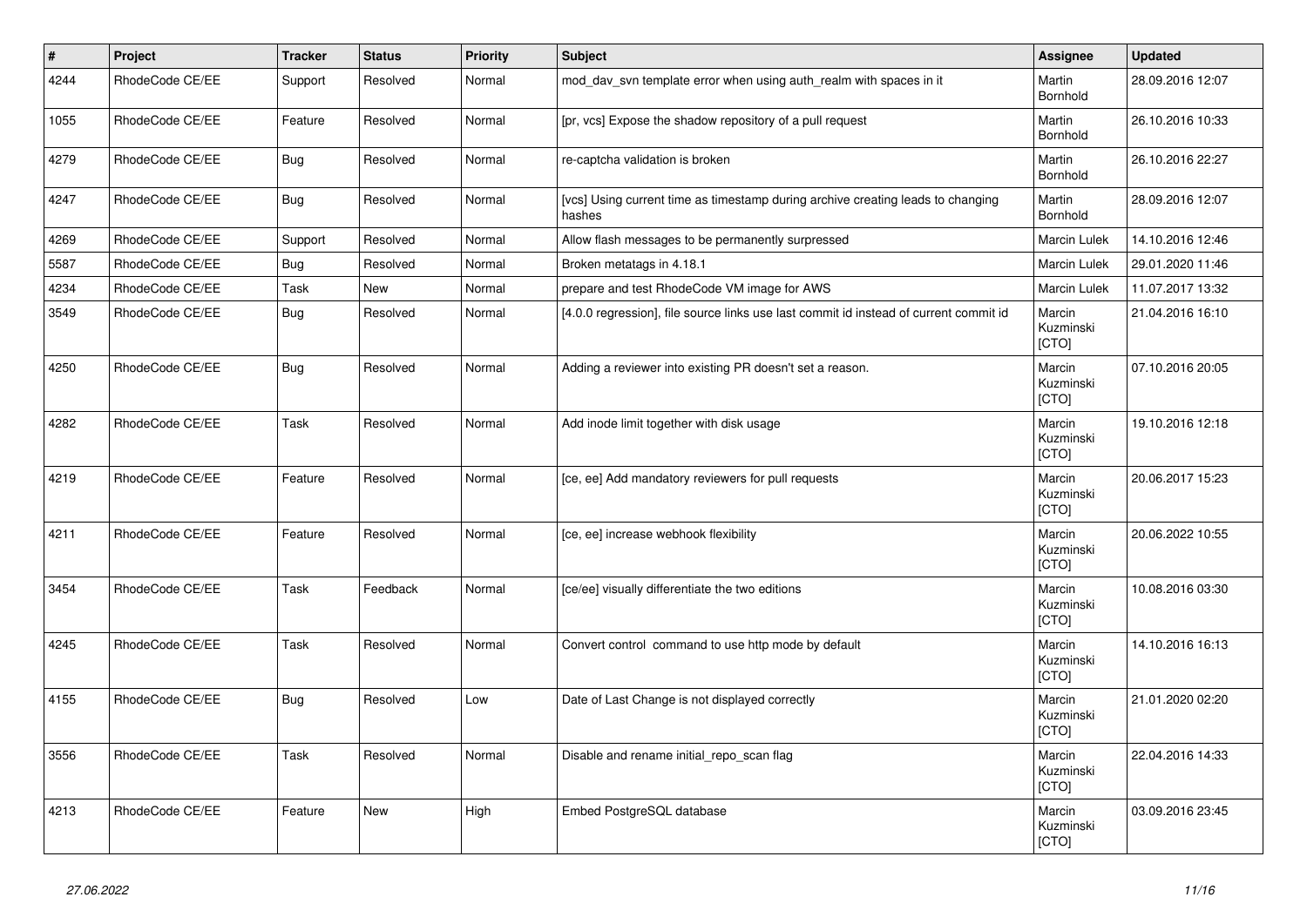| $\vert$ # | Project         | <b>Tracker</b> | <b>Status</b> | <b>Priority</b> | <b>Subject</b>                                                                                     | Assignee                            | <b>Updated</b>   |
|-----------|-----------------|----------------|---------------|-----------------|----------------------------------------------------------------------------------------------------|-------------------------------------|------------------|
| 4036      | RhodeCode CE/EE | <b>Bug</b>     | Resolved      | Normal          | encrypted clone_uri can throw unicodeerror after key change                                        | Marcin<br>Kuzminski<br>[CTO]        | 27.06.2016 19:38 |
| 5653      | RhodeCode CE/EE | Feature        | New           | Normal          | Extend SSH clone to support cloning by repo id.                                                    | Marcin<br>Kuzminski<br>[CTO]        | 17.02.2021 12:58 |
| 4035      | RhodeCode CE/EE | <b>Bug</b>     | In Progress   | Normal          | failed to create whoosh index                                                                      | Marcin<br>Kuzminski<br><b>[CTO]</b> | 06.07.2016 00:04 |
| 4184      | RhodeCode CE/EE | <b>Bug</b>     | Resolved      | High            | fix content INT overflow bug                                                                       | Marcin<br>Kuzminski<br>[CTO]        | 23.08.2016 10:31 |
| 4281      | RhodeCode CE/EE | Task           | Resolved      | Normal          | Fix docs on To `increase database performance`                                                     | Marcin<br>Kuzminski<br>[CTO]        | 18.10.2016 16:39 |
| 5257      | RhodeCode CE/EE | <b>Bug</b>     | <b>New</b>    | Normal          | Git repository with big binary file provokes error and strange behavior/memory leak<br>of RH.      | Marcin<br>Kuzminski<br>[CTO]        | 23.03.2017 22:02 |
| 4193      | RhodeCode CE/EE | Feature        | In Progress   | Normal          | Improve Filter Functionality in the Change Log                                                     | Marcin<br>Kuzminski<br>[CTO]        | 22.09.2017 10:25 |
| 5386      | RhodeCode CE/EE | Task           | Resolved      | Normal          | Increase security for Email Change                                                                 | Marcin<br>Kuzminski<br>[CTO]        | 17.02.2018 17:29 |
| 4000      | RhodeCode CE/EE | Feature        | <b>New</b>    | Normal          | Make compare more functional                                                                       | Marcin<br>Kuzminski<br>[CTO]        | 18.11.2017 19:11 |
| 3483      | RhodeCode CE/EE | Bug            | New           | Normal          | oauth: disable 3rd party registration if RhodeCode registration is disabled                        | Marcin<br>Kuzminski<br>[CTO]        | 13.04.2016 12:13 |
| 5150      | RhodeCode CE/EE | Task           | Resolved      | Normal          | Password reset promts in my account should be hidden in accounts that are not of<br>type rhodecode | Marcin<br>Kuzminski<br>[CTO]        | 02.01.2017 16:34 |
| 5442      | RhodeCode CE/EE | Feature        | Resolved      | Low             | Preview of Jupyter notebooks                                                                       | Marcin<br>Kuzminski<br>[CTO]        | 16.01.2019 16:33 |
| 4297      | RhodeCode CE/EE | Task           | Resolved      | Normal          | redo the my-pull-requests page to use the datagrid                                                 | Marcin<br>Kuzminski<br>[CTO]        | 01.11.2016 09:31 |
| 4670      | RhodeCode CE/EE | Task           | Resolved      | Normal          | Release 4.5.1                                                                                      | Marcin<br>Kuzminski<br>[CTO]        | 06.12.2016 21:13 |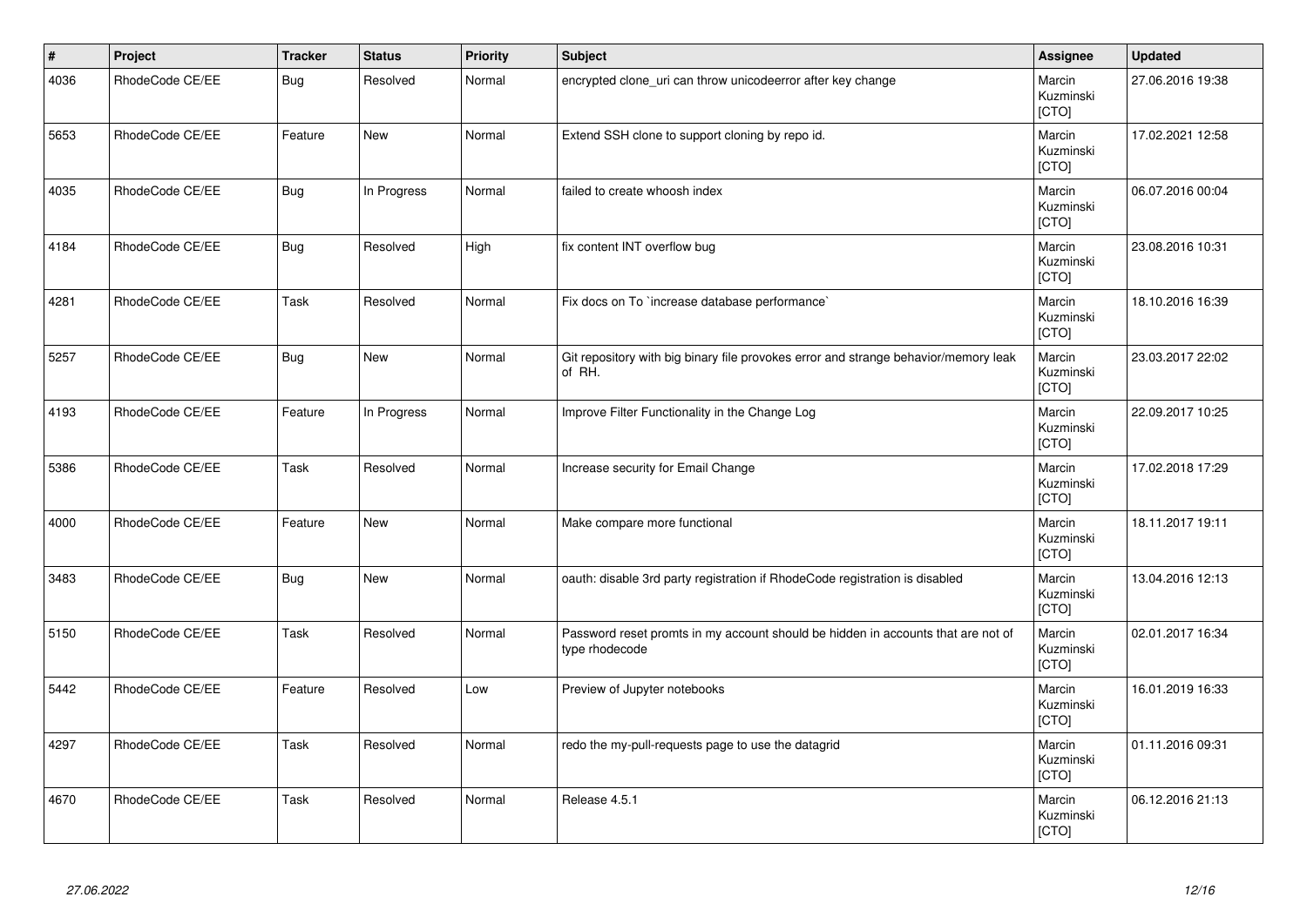| $\sharp$ | Project         | <b>Tracker</b> | <b>Status</b> | <b>Priority</b> | <b>Subject</b>                                                                                                       | <b>Assignee</b>              | <b>Updated</b>                   |
|----------|-----------------|----------------|---------------|-----------------|----------------------------------------------------------------------------------------------------------------------|------------------------------|----------------------------------|
| 4178     | RhodeCode CE/EE | Bug            | Resolved      | Normal          | RhodeCode EE OVA VM wont run on a ESX 6.0 host                                                                       | Marcin<br>Kuzminski<br>[CTO] | 15.09.2016 13:25                 |
| 5441     | RhodeCode CE/EE | Feature        | New           | Low             | Some files not parsed as XML files                                                                                   | Marcin<br>Kuzminski<br>[CTO] | 12.06.2018 12:23                 |
| 5382     | RhodeCode CE/EE | Feature        | New           | Normal          | Support for repository aliases                                                                                       | Marcin<br>Kuzminski<br>[CTO] | 04.09.2017 15:17                 |
| 4276     | RhodeCode CE/EE | Bug            | Resolved      | Normal          | System info page uses mercurial/git versions from RhodeCode instead of VCSServer                                     | Marcin<br>Kuzminski<br>[CTO] | 14.11.2016 21:19                 |
| 4065     | RhodeCode CE/EE | Bug            | Resolved      | Normal          | [ux, login] 404 on login after comment attempt                                                                       | Marcin<br>Kuzminski<br>[CTO] | 04.07.2016 00:40                 |
| 4121     | RhodeCode CE/EE | Bug            | Resolved      | Normal          | [ce, ee] server announcement has extra margin                                                                        |                              | Lisa Quatmann   26.09.2016 14:00 |
| 4224     | RhodeCode CE/EE | Bug            | Resolved      | Normal          | [docs] update docs re: removing old instances when switching editions                                                | Lisa Quatmann                | 11.10.2016 15:36                 |
| 4254     | RhodeCode CE/EE | Bug            | Resolved      | Normal          | [frontend] 500 Internal Server Error with i18n-ed pages                                                              | Lisa Quatmann                | 30.09.2016 14:38                 |
| 3488     | RhodeCode CE/EE | Bug            | Resolved      | Normal          | [frontend, styling] update icon font                                                                                 | Lisa Quatmann                | 04.10.2016 13:27                 |
| 4194     | RhodeCode CE/EE | Task           | Resolved      | Normal          | move svn http backend out of labs into a real VCS settings                                                           | Lisa Quatmann                | 14.09.2016 23:16                 |
| 3971     | RhodeCode CE/EE | Bug            | Resolved      | Normal          | [ce, vcs] Merge requests/Pull requests failing due to rebase problem                                                 | Johannes<br>Bornhold         | 19.07.2016 15:54                 |
| 4199     | RhodeCode CE/EE | Bug            | Resolved      | High            | investigate: ongoing SSL problems when switching to 4.X from 3.X                                                     | Johannes<br>Bornhold         | 15.09.2016 13:14                 |
| 4153     | RhodeCode CE/EE | Task           | Resolved      | Normal          | Optimize readme fetching by changing the system of readme detection                                                  | Johannes<br>Bornhold         | 09.09.2016 10:17                 |
| 4278     | RhodeCode CE/EE | Bug            | Resolved      | Normal          | [admin] Clicking the save button in admin -> settings -> issue tracker leads to<br>exception if no patterns entered. | Daniel D                     | 18.10.2016 13:38                 |
| 4289     | RhodeCode CE/EE | Task           | New           | Low             | [ce, ee] clean up pygments lexer functions + handling                                                                | Daniel D                     | 21.10.2016 14:44                 |
| 4147     | RhodeCode CE/EE | Task           | <b>New</b>    | Normal          | [ce, ee, docs] Events documentation                                                                                  | Daniel D                     | 15.08.2016 12:33                 |
| 4197     | RhodeCode CE/EE | Task           | New           | Normal          | [ce, ee] get list of users with their permissions to a repository                                                    | Daniel D                     | 22.09.2017 10:30                 |
| 4267     | RhodeCode CE/EE | Feature        | Resolved      | Normal          | [ce, ee] jira tracker integration wildcard project key support                                                       | Daniel D                     | 10.10.2016 20:13                 |
| 4173     | RhodeCode CE/EE | Bug            | Resolved      | Urgent          | [ce, ee] mysql recycle pool timeout not working                                                                      | Daniel D                     | 16.08.2016 22:02                 |
| 4232     | RhodeCode CE/EE | Feature        | New           | Normal          | [ce, ee, pr, compare] redo diffs, support side by side diffs, html diffs                                             | Daniel D                     | 25.10.2016 15:40                 |
| 4091     | RhodeCode CE/EE | Bug            | Resolved      | Normal          | [ce, ee] Redmine integration blocks for 30 seconds if redmine server not available                                   | Daniel D                     | 15.07.2016 12:26                 |
| 4092     | RhodeCode CE/EE | Bug            | Feedback      | Normal          | [ce, ee] Redmine/JIRA integrations - smart commits                                                                   | Daniel D                     | 21.07.2016 12:59                 |
| 4179     | RhodeCode CE/EE | Task           | New           | Normal          | [ce, ee] refine perms summary list                                                                                   | Daniel D                     | 14.09.2016 12:09                 |
| 4175     | RhodeCode CE/EE | Feature        | Resolved      | Normal          | [ce, ee] repo group integrations                                                                                     | Daniel D                     | 16.08.2016 20:00                 |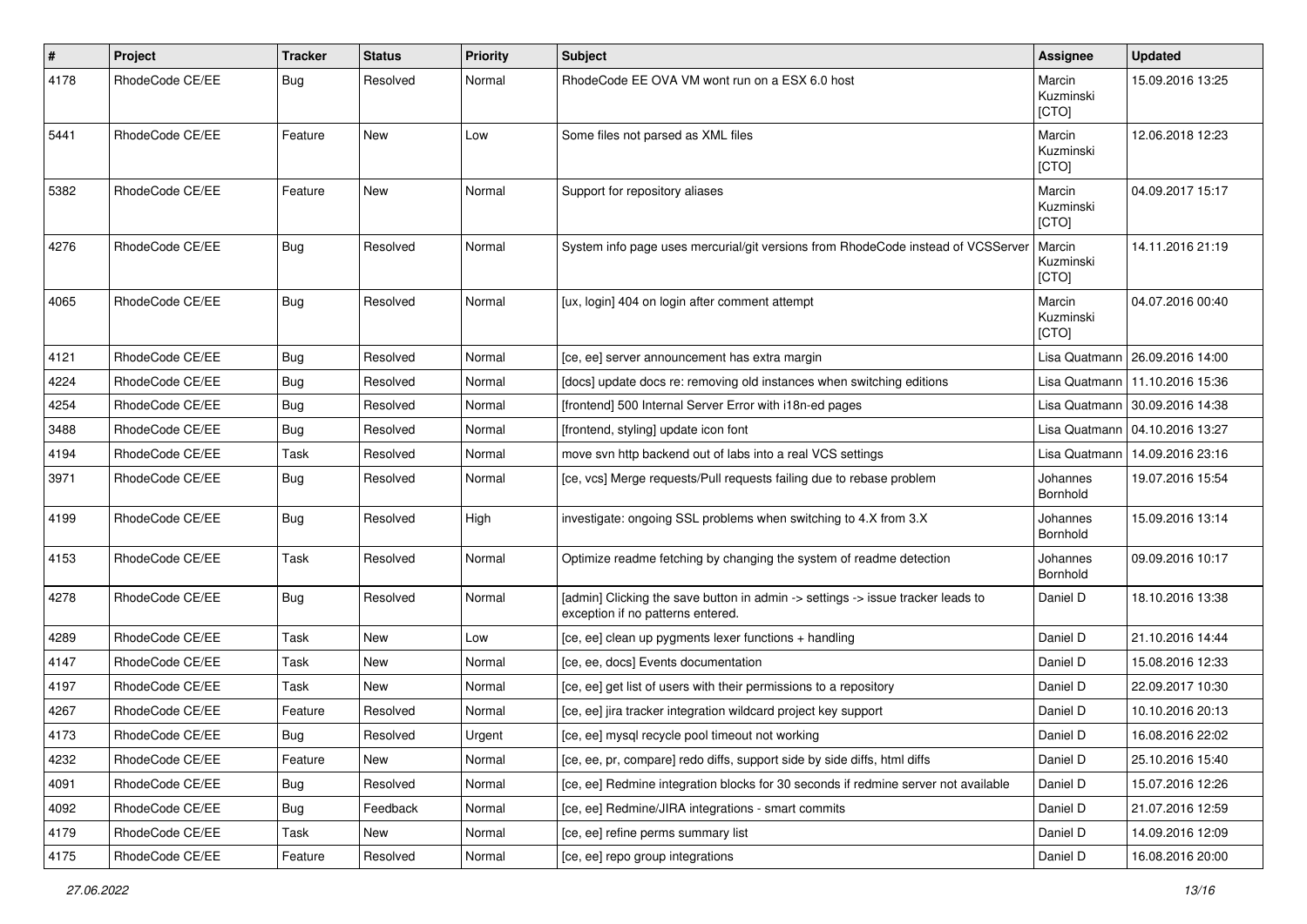| $\vert$ # | Project         | <b>Tracker</b> | <b>Status</b> | <b>Priority</b> | <b>Subject</b>                                                                                 | Assignee                | <b>Updated</b>   |
|-----------|-----------------|----------------|---------------|-----------------|------------------------------------------------------------------------------------------------|-------------------------|------------------|
| 4225      | RhodeCode CE/EE | Feature        | Resolved      | Normal          | [ce, ee] repo group integrations cascade to child repo groups                                  | Daniel D                | 14.09.2016 11:12 |
| 4110      | RhodeCode CE/EE | Bug            | In Progress   | Normal          | [ce, ee] repos can be named _admin, _static                                                    | Daniel D                | 20.07.2016 19:51 |
| 4208      | RhodeCode CE/EE | Bug            | <b>New</b>    | Normal          | [ce, ee] test errors get hidden by error page                                                  | Daniel D                | 14.09.2016 12:00 |
| 4288      | RhodeCode CE/EE | Task           | Resolved      | Normal          | [ce, ee] unify controllers that use diffs                                                      | Daniel D                | 02.08.2017 11:41 |
| 4256      | RhodeCode CE/EE | Bug            | <b>New</b>    | Normal          | [ce, ee, ux] Source code highlight colors conflict with red/green inserted/deleted<br>blocks   | Daniel D                | 03.10.2016 05:00 |
| 4246      | RhodeCode CE/EE | Task           | <b>New</b>    | Normal          | [ce, ee, vcs, git] add tests for annotated git tags                                            | Daniel D                | 13.02.2018 18:03 |
| 4120      | RhodeCode CE/EE | Task           | New           | Normal          | [ce] replace get_repo_nodes api                                                                | Daniel D                | 17.04.2018 21:49 |
| 5602      | RhodeCode CE/EE | Feature        | Resolved      | Normal          | Copy full path only copies partial                                                             | Daniel D                | 30.03.2020 16:04 |
| 4238      | RhodeCode CE/EE | Task           | Resolved      | Normal          | default reviewers updates                                                                      | Daniel D                | 06.10.2016 14:26 |
| 4183      | RhodeCode CE/EE | Feature        | Resolved      | Normal          | Different roles for PR reviewers                                                               | Daniel D                | 12.10.2020 23:13 |
| 4311      | RhodeCode CE/EE | Task           | Resolved      | Normal          | Diffs feedback                                                                                 | Daniel D                | 26.11.2016 14:10 |
| 4296      | RhodeCode CE/EE | Bug            | Resolved      | Normal          | [ee] Can not create pull requests with reviewers.                                              | Daniel D                | 07.11.2016 21:17 |
| 4268      | RhodeCode CE/EE | Bug            | Resolved      | High            | [ee] default reviewers from changed lines is returning wrong values                            | Daniel D                | 06.10.2016 14:35 |
| 4259      | RhodeCode CE/EE | Task           | Resolved      | Low             | Events, create post-create-user event                                                          | Daniel D                | 30.01.2017 20:11 |
| 5581      | RhodeCode CE/EE | Feature        | Resolved      | Normal          | expose `send email` option in the HTTP API, for `comment commit` and<br>`comment_pull_request` | Daniel D                | 29.01.2020 11:46 |
| 5610      | RhodeCode CE/EE | Bug            | Resolved      | Normal          | Files navigation looses the at= <name> marker</name>                                           | Daniel D                | 03.10.2021 23:23 |
| 4223      | RhodeCode CE/EE | Bug            | Resolved      | High            | [git, tags] annotated tags not appearing in UI                                                 | Daniel D                | 12.09.2016 06:12 |
| 1131      | RhodeCode CE/EE | Feature        | Resolved      | Normal          | Implement default reviewers for code review                                                    | Daniel D                | 21.09.2016 18:28 |
| 4181      | RhodeCode CE/EE | Task           | Resolved      | Normal          | Integrations: allow root repos only integrations                                               | Daniel D                | 31.08.2016 17:44 |
| 4157      | RhodeCode CE/EE | Feature        | New           | Normal          | [integrations] Integrate with industry standard SW development tools                           | Daniel D                | 08.08.2016 12:55 |
| 4180      | RhodeCode CE/EE | Task           | Resolved      | Normal          | integrations: possible limit the updates sent                                                  | Daniel D                | 22.08.2016 12:22 |
| 5579      | RhodeCode CE/EE | Bug            | Resolved      | Normal          | JS bug when a commit message can be parsed as a number                                         | Daniel D                | 20.01.2020 10:04 |
| 5615      | RhodeCode CE/EE | Feature        | Resolved      | Normal          | Misleading message in PR diff view "File was deleted in this version"                          | Daniel D                | 23.04.2020 17:40 |
| 4202      | RhodeCode CE/EE | Task           | Resolved      | Normal          | Polish the 503.html page                                                                       | Daniel D                | 30.08.2016 23:54 |
| 5604      | RhodeCode CE/EE | Bug            | Resolved      | High            | Search error on second result page                                                             | Daniel D                | 30.03.2020 16:01 |
| 4233      | RhodeCode CE/EE | Bug            | Resolved      | High            | slack, git push problem                                                                        | Daniel D                | 26.09.2016 11:56 |
| 5599      | RhodeCode CE/EE | <b>Bug</b>     | Resolved      | Normal          | SVN navigation to trunk fails                                                                  | Daniel D                | 04.04.2020 11:21 |
| 5606      | RhodeCode CE/EE | Bug            | Resolved      | High            | SVN + ssh subdirectory failure                                                                 | Daniel D                | 09.04.2020 03:29 |
| 5608      | RhodeCode CE/EE | Bug            | Resolved      | High            | svn+ssh user set incorrectly                                                                   | Daniel D                | 31.03.2020 18:21 |
| 5576      | RhodeCode CE/EE | <b>Bug</b>     | Resolved      | High            | Hosting many repositories                                                                      | Craig Fairhurst         | 12.02.2020 12:55 |
| 5270      | RhodeCode CE/EE | Task           | New           | Normal          | Comments updates                                                                               | Bartłomiej<br>Wołyńczyk | 17.04.2018 21:51 |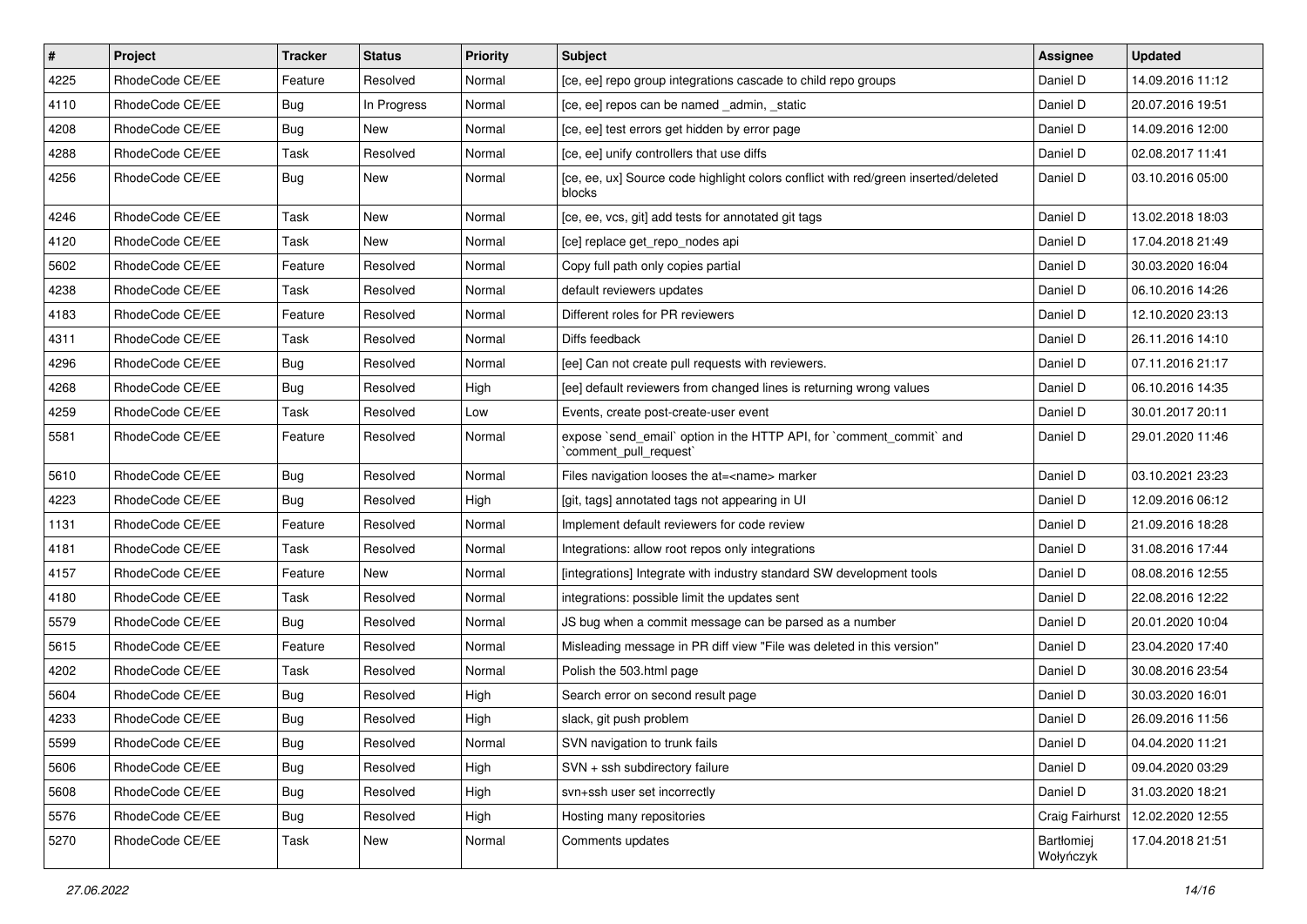| $\#$ | Project              | Tracker    | <b>Status</b> | <b>Priority</b> | <b>Subject</b>                                                                                           | <b>Assignee</b>                | <b>Updated</b>   |
|------|----------------------|------------|---------------|-----------------|----------------------------------------------------------------------------------------------------------|--------------------------------|------------------|
| 4074 | RhodeCode CE/EE      | Feature    | New           | Normal          | Edit review comment                                                                                      | <b>Bartłomiej</b><br>Wołyńczyk | 17.04.2018 21:51 |
| 5326 | RhodeCode CE/EE      | Task       | Resolved      | Normal          | Public usergroup profile                                                                                 | Bartłomiej<br>Wołyńczyk        | 22.02.2018 15:44 |
| 4063 | RhodeCode Appenlight | Feature    | New           | Normal          | add option to specify custom value in dashboard select                                                   |                                | 30.06.2016 15:17 |
| 3987 | RhodeCode Appenlight | Bug        | New           | Normal          | adjust footer so it's consistent with the website footer                                                 |                                | 15.06.2016 10:20 |
| 4071 | RhodeCode Appenlight | Feature    | New           | Normal          | Allow for easy out-out of assigned permissions                                                           |                                | 05.07.2016 10:14 |
| 4017 | RhodeCode Appenlight | Feature    | New           | Low             | application logos need help                                                                              |                                | 14.06.2016 11:52 |
| 4062 | RhodeCode Appenlight | Feature    | New           | Normal          | A way to see browser breakdown for an error                                                              |                                | 30.06.2016 15:16 |
| 5342 | RhodeCode Appenlight | <b>Bug</b> | New           | Low             | Broken link [Applications Modify application]                                                            |                                | 21.06.2017 21:21 |
| 4064 | RhodeCode Appenlight | Feature    | New           | Normal          | Create a multiple action feature for Reports and Logs lists                                              |                                | 30.06.2016 15:18 |
| 3994 | RhodeCode Appenlight | <b>Bug</b> | New           | Normal          | during setup, user is given option to make admin account even if one does not exist                      |                                | 08.06.2016 12:44 |
| 3989 | RhodeCode Appenlight | Bug        | Resolved      | Normal          | even up report spacing                                                                                   |                                | 21.06.2016 18:55 |
| 4057 | RhodeCode Appenlight | Feature    | New           | Normal          | Negation option for search filter                                                                        |                                | 30.06.2016 15:12 |
| 4056 | RhodeCode Appenlight | Feature    | New           | Normal          | Optionally allow to filter graphs per machine in dashboard                                               |                                | 30.06.2016 15:12 |
| 4060 | RhodeCode Appenlight | Feature    | New           | Normal          | Replayable requests                                                                                      |                                | 30.06.2016 15:15 |
| 3991 | RhodeCode Appenlight | Bug        | Resolved      | Normal          | report logs need upper margin                                                                            |                                | 21.06.2016 18:55 |
| 4220 | RhodeCode Appenlight | Feature    | New           | Low             | Search params allow sorting of result.                                                                   |                                | 06.09.2016 16:33 |
| 4059 | RhodeCode Appenlight | Feature    | New           | Normal          | Server Monitoring                                                                                        |                                | 30.06.2016 15:15 |
| 3990 | RhodeCode Appenlight | Bug        | New           | Normal          | some dashboard builder buttons are up against fields                                                     |                                | 07.06.2016 12:01 |
| 3986 | RhodeCode Appenlight | <b>Bug</b> | New           | Normal          | table headers should be left aligned                                                                     |                                | 07.06.2016 11:53 |
| 4061 | RhodeCode Appenlight | Feature    | New           | Normal          | Timezone for applications                                                                                |                                | 30.06.2016 15:16 |
| 4052 | RhodeCode Appenlight | Task       | New           | Normal          | release fixes                                                                                            | <b>Marcin Lulek</b>            | 29.06.2016 12:14 |
| 5423 | Documentation        | Support    | Resolved      | Normal          | API-Documentation for Method "create_repo_group" faulty                                                  |                                | 22.01.2018 16:23 |
| 5529 | Documentation        | Support    | New           | Normal          | Documentation does not detail watched repositories                                                       |                                | 07.02.2019 00:16 |
| 5237 | Documentation        | Support    | New           | Normal          | documentation for DR                                                                                     |                                | 06.03.2017 23:34 |
| 5153 | Documentation        | <b>Bug</b> | Resolved      | Normal          | Documentation: /tmp permissions                                                                          |                                | 04.01.2017 13:02 |
| 5591 | Documentation        | Support    | New           | Normal          | documentation typo                                                                                       |                                | 04.02.2020 19:43 |
| 5625 | Documentation        | Bug        | New           | Normal          | Feedback on RhodeCode Full-text search docs                                                              |                                | 02.07.2020 19:22 |
| 5627 | Documentation        | Bug        | New           | Normal          | Immediate re-run of rhodecode-index throws warnings on some repos (and suggests<br>rebuild from scratch) |                                | 02.07.2020 19:41 |
| 5248 | Documentation        | Bug        | New           | Normal          | Installation of rhodecode-tools                                                                          |                                | 16.03.2017 16:35 |
| 5439 | Documentation        | Bug        | New           | Low             | JIRA Integration description: Wrong sample link                                                          |                                | 14.02.2018 14:25 |
| 5551 | Documentation        | <b>Bug</b> | New           | Normal          | Mention LargeFile and LFS in the Backup page                                                             |                                | 21.04.2019 20:58 |